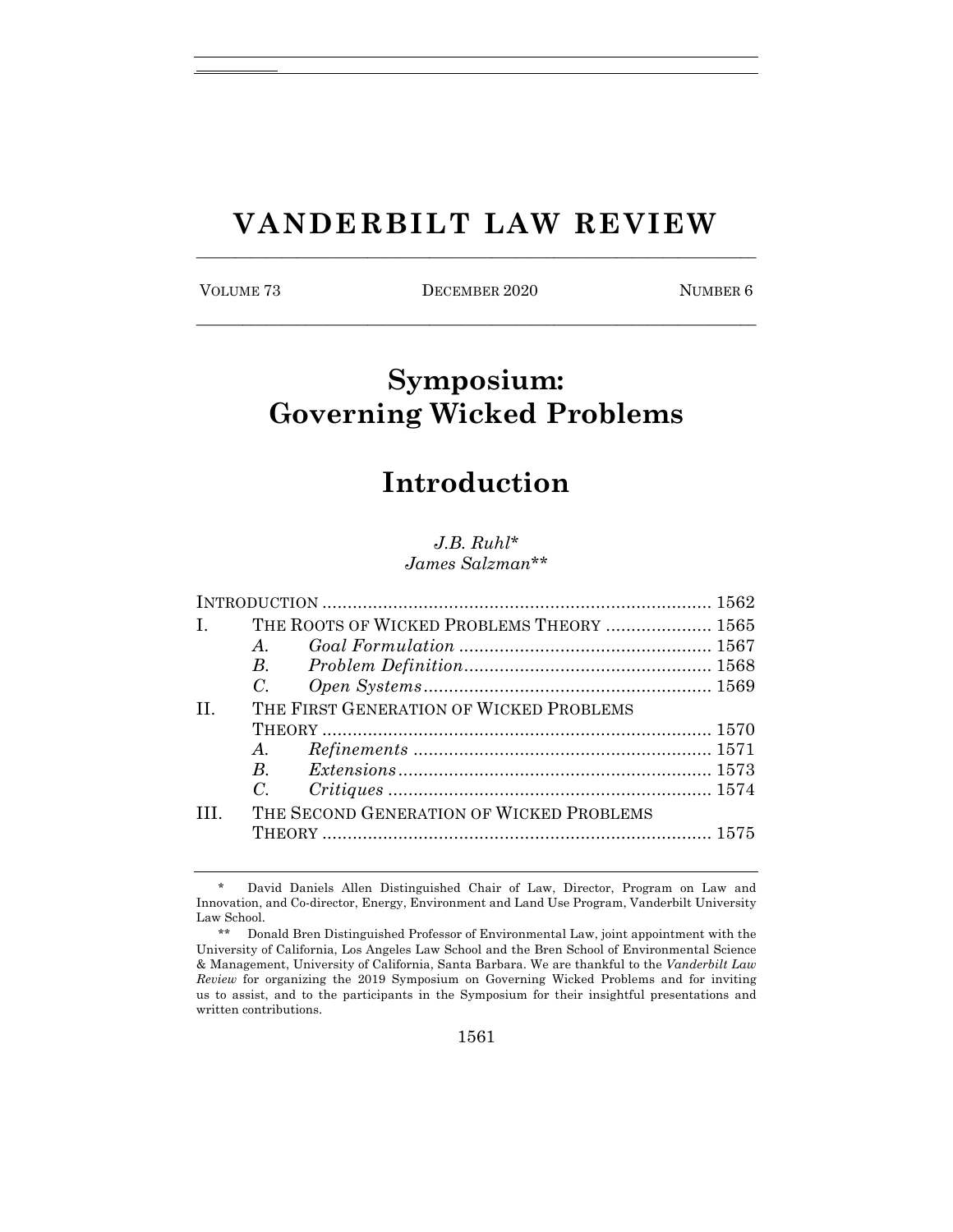| IV. THE NEXT GENERATION OF WICKED PROBLEMS |  |  |  |
|--------------------------------------------|--|--|--|
|                                            |  |  |  |
|                                            |  |  |  |
|                                            |  |  |  |
|                                            |  |  |  |

#### INTRODUCTION

"Wicked problems." It just says it all. Persistent social problems—poverty, food insecurity, climate change, drug addiction, pollution, and the list goes on—seem aptly condemned as wicked. But what makes them wicked, and what are we to do about them?

The concept of wicked problems as something more than a generic description has its origins in the late 1960s. Professor Horst Rittel of the University of California, Berkeley, Architecture Department posed the term in a seminar to describe "that class of social system problems which are ill-formulated, where the information is confusing, where there are many clients and decision makers with conflicting values, and where the ramifications in the whole system are thoroughly confusing."1 Rittel and his colleague Melvin Webber later refined the concept in a 1973 publication, *Dilemmas in a General Theory of Planning*, <sup>2</sup> in which they developed their now-famous list of ten distinguishing properties of wicked problems:

- 1. There is no definitive formulation of a wicked problem.
- 2. Wicked problems have no stopping rule.
- 3. Solutions to wicked problems are not true-or-false, but goodor-bad.
- 4. There is no immediate and no ultimate test of a solution to a wicked problem.
- 5. Every solution to a wicked problem is a "one-shot operation"; because there is no opportunity to learn by trial-and-error, every attempt counts significantly.
- 6. Wicked problems do not have an enumerable (or exhaustively desirable) set of potential solutions, nor is there a well-described set of permissible operations that may be incorporated into the plan.
- 7. Every wicked problem is essentially unique.

<sup>1.</sup> C. West Churchman, *Wicked Problems*, 14 MGMT. SCI. B-141, B-141 (1967) (describing Rittel's seminar discussion). Churchman's short guest editorial is the first mention in the literature of the term used in this sense.

<sup>2.</sup> Horst W.J. Rittel & Melvin M. Webber, *Dilemmas in a General Theory of Planning*, 4 POL'Y SCIS. 155 (1973).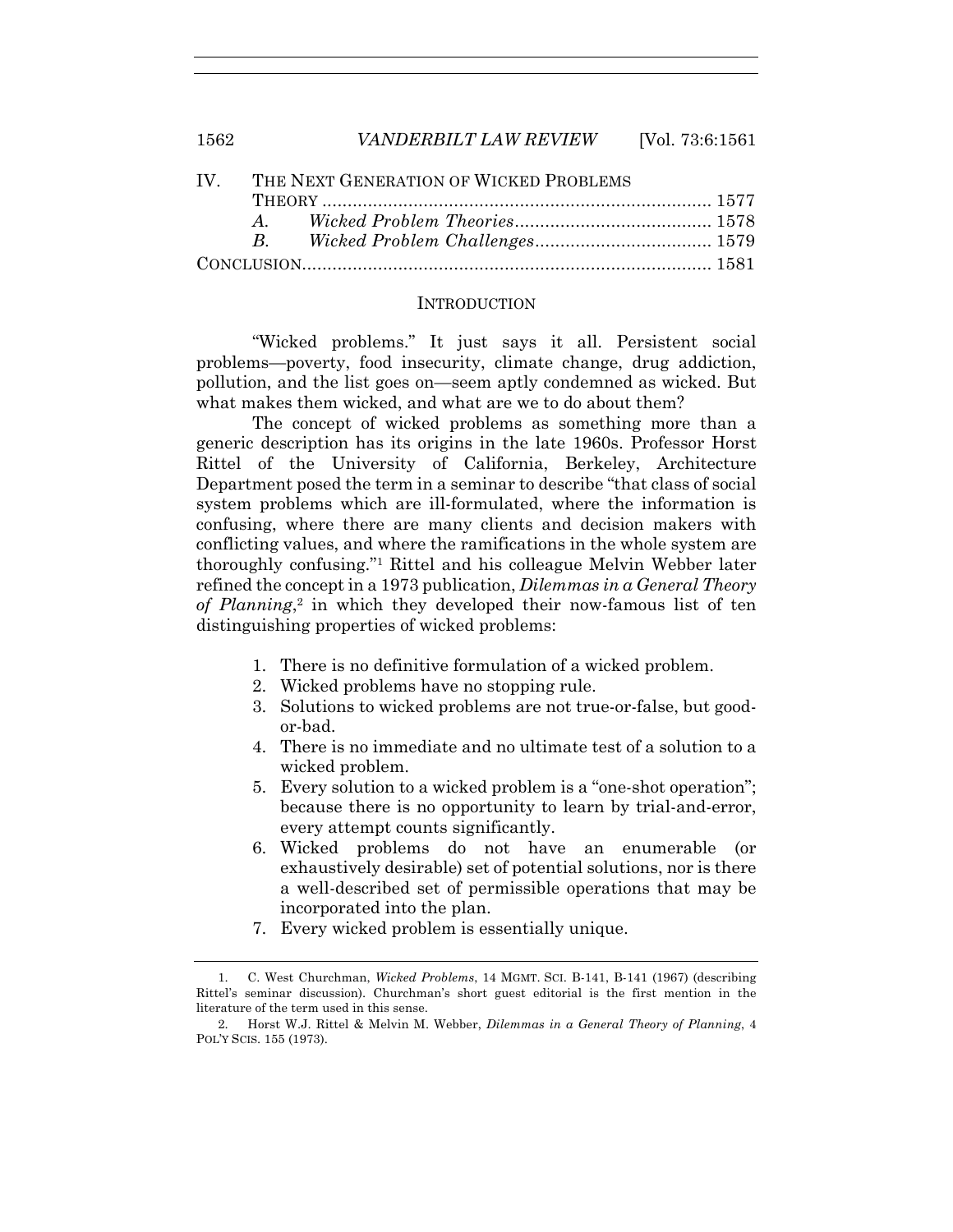- 
- 8. Every wicked problem can be considered to be a symptom of another problem.
- 9. The existence of a discrepancy representing a wicked problem can be explained in numerous ways. The choice of explanation determines the nature of the problem's resolution.
- 10. The planner has no right to be wrong.3

The concept and, in particular, "The List," as it might be called, has caught on. By 2019, their article had been cited in 2,969 Web of Science publications spanning a diverse array of disciplines.<sup>4</sup> Environmental science and policy categories dominate the citations,<sup>5</sup> but significant numbers are found in articles covering subjects such as urban planning, public administration, economics, engineering, computer science, art, and many others.6 Legal scholars have also gravitated to the concept of wicked problems, mentioning it in over four hundred law journal articles (most of which are not in the Web of Science collection) and covering a broad span of topics including the opioid crisis, food waste, pollution, state fragility, water resources, discrimination, land development, and many others.<sup>7</sup>

6*. Id.*

<sup>3</sup>*. Id.* at 161–67.

<sup>4.</sup> Catrien J.A.M. Termeer, Art Dewulf & Robbert Biesbroek, *A Critical Assessment of the Wicked Problem Concept: Relevance and Usefulness for Policy Science and Practice*, 38 POL'Y & SOC'Y 167, 168 (2019).

<sup>5</sup>*. Id.* Environmental studies, environmental sciences, environmental engineering, green sustainable science technology, ecology, and water resources combined account for 1,175 of the citations. *Id.*

<sup>7</sup>*. See generally* Sam Bateman, *Solving the "Wicked Problems" of Maritime Security: Are Regional Forums Up to the Task?*, 33 CONTEMP. SE. ASIA 1 (2011) (arguing that many of the problems related to the maritime security environment of the Asia Pacific are wicked problems); Matthew Burris, *Thinking Slow About Sexual Assault in the Military*, 23 BUFF. J. GENDER L. & SOC. POL'Y 21 (2015) (arguing that the prevalence of sexual assault in society at large is a wicked problem); Nathalie J. Chalifour & Heather McLeod-Kilmurray, *The Carrots and Sticks of Sustainable Farming in Canada*, 17 VT. J. ENV'T L. 303 (2016) (arguing that achieving sustainable farming is a wicked problem because of the difficulty in making farmers internalize the cost); Stephen R. Miller, *Planning for Wildfire in the Wildland-Urban Interface: A Guide for Western Communities*, 49 URB. LAW. 207 (2017) (arguing that wildfire response can be thought of as a wicked problem); Sarah J. Morath, *Regulating Food Waste*, 48 TEX. ENV'T L.J. 239 (2018) (arguing that food waste in America is a wicked problem because it requires a comprehensive and systematic solution); Gregory S. Parks & Sarah J. Spangenburg, *Hazing in "White" Sororities: Explanations at the Organizational-Level*, 30 HASTINGS WOMEN'S L.J. 55 (2019) (arguing that hazing has been difficult to curtail because the institutions policing it have not addressed it as a wicked problem); Sue Swenson & Charlie Lakin, *A Wicked Problem: Can Governments be Fair to Families Living with Disabilities?*, 63 FAM. RELS. 185 (2014) (labeling the difficulty in managing government aid to those with disabilities a wicked problem); Nicolas P. Terry, *Structural Determinism Amplifying the Opioid Crisis: It's the Healthcare, Stupid!*, 11 NE. U. L. REV. 315 (2019) (arguing that the healthcare system in the United States and the opioid crisis are wicked problems).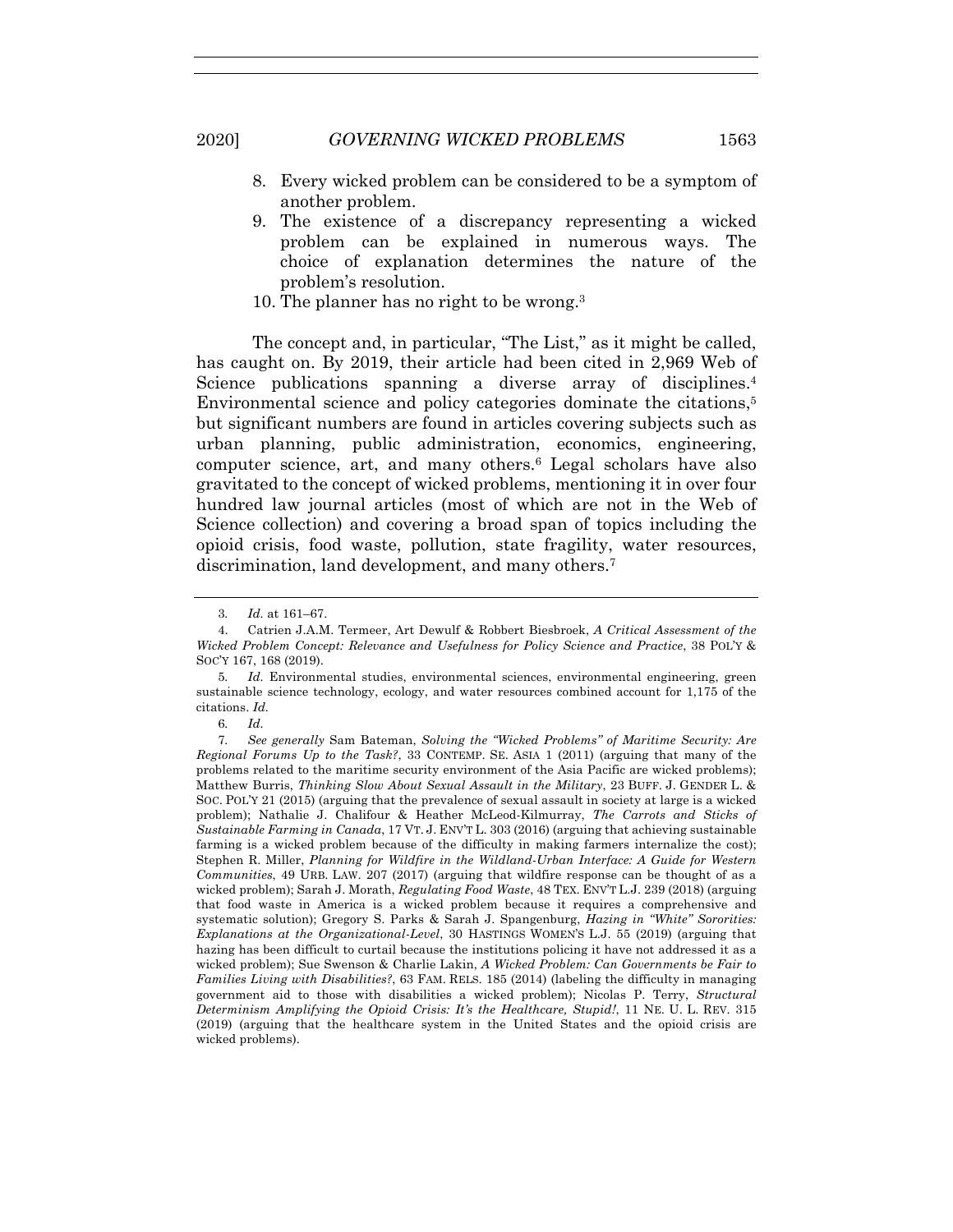To a large extent, however, the fame of Rittel and Webber's tenpoint list has overshadowed the deeper governance theory they developed in their article. The vast majority of the publications citing Rittel and Webber's article do so simply to adopt the concept of wicked problems, with a quick sentence or two about what Rittel and Webber had in mind about wickedness (often with The List set out), to fit the problem under consideration into that category of social problems.8 It is as if without the prefix "wicked" a problem is not worthy of scholarly attention.

This is overwhelmingly the pattern in legal scholarship: the author claims a social problem is a wicked problem, cites Rittel and Webber, and that is the last we hear of them and of the concept. Only on rare occasion do legal scholars leverage Rittel and Webber more comprehensively, and even then it is usually to crunch through the ten characteristics rather than engage their broader commentary on the challenges of modern governance.9 The small subset of articles grappling with the wicked problems concept as part of a theory of governance appears mainly in policy science and planning journals.10

The purpose of this Article is to close that gap—to provide in legal scholarship a concise summary of wicked problems theory from its roots in Rittel and Webber's article through its evolution in policy science and planning scholarship. Not coincidentally, this sets the stage for introducing the theme of the *Vanderbilt Law Review*'s 2019 Symposium, *Governing Wicked Problems*, and the other articles in this Symposium issue.

The Symposium explored three key questions: Where do we go from here with wicked problems theory? Is there anything to be learned about governing wicked problems from governance theories that have gained traction since Rittel and Webber's article, such as resilience theory and adaptive governance theory? What insights are there for wicked problems in the twenty-first century, such as climate change, biodiversity loss, evolving technologies, and lack of affordable urban housing, which all seem to be rapidly increasing in their "wickedness"?

We develop these themes in four parts. Part I of the Article goes back to the roots of wicked problems theory to unpack what Rittel and

<sup>8.</sup> As one commentary puts it, many references to the article "entail little more than namedropping a buzzword to attract attention." Termeer et al., *supra* note 4, at 176.

<sup>9</sup>*. See, e.g*., Sharon Lewis, *The Tissue Issue: A Wicked Problem*, 48 JURIMETRICS 193 (2008) (working through the criteria for purposes of regulation of human body tissue); Alan Z. Rozenshtein, *Wicked Crypto*, 9 U.C. IRVINE L. REV. 1181 (2019) (arguing that balancing privacy and security concerns in regard to the accessibility of encrypted data is a wicked problem).

<sup>10</sup>*. See infra* Parts II and III (discussing the first and second generations of wicked problems theory literature).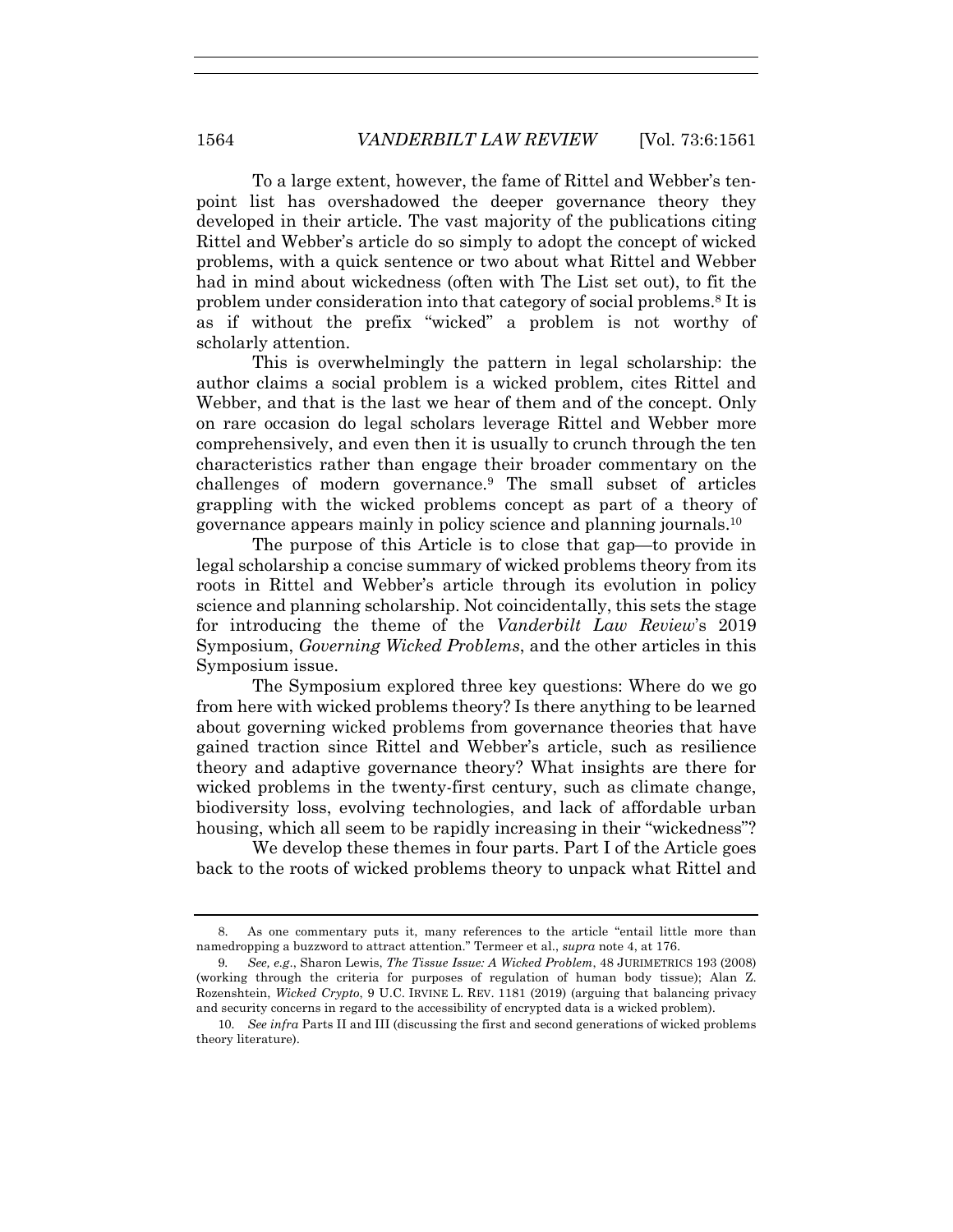Webber had to say about governance of social problems in the latter stages of the twentieth century. Part II traces the evolution of wicked problems theory over the following forty years under three broad categories: refinements to the original theory, extensions of the original theory, and critiques. Part III describes the "second generation" of the theory, examining how the modern theories of complexity science and evolving governance systems sharpen our understanding of wicked problems scholarship. Part IV provides summaries of the contributions to this Symposium issue.

Whether called "wicked" or not, there is a growing sense that the social problems of our future are rapidly growing more complex. Reaching global scales, they are increasingly fragile to cascade failure. Intertwined in vast social-ecological-technological systems, they seem out of control. This Symposium issue was convened with the clear understanding that new ways of thinking about social problems and their governance are needed now more than ever.

# I. THE ROOTS OF WICKED PROBLEMS THEORY

The wicked problems concept is about more than a list of ten maddening features of complex social problems. Rittel and Webber were writing in the early 1970s, which witnessed rising polarization in American politics in realms such as the environment, the military, urban renewal, women's rights, welfare, policing, and race relations.11 As planners, they were focused on the changing role and status of the broader class of professionals in society, which they saw as in transition from solving definable, understandable, and consensual social problems to hammering away at problems mired in contested goal formulation, problem definition, and equity issues.<sup>12</sup> The tools and competencies professionals used to solve the "tame" problems of prior eras drew from scientific methods, rational choice inquiry, operations research, and efficiency analysis, and their successes with these tools elevated the stature of professionals and their methods.13 It was an impressive record. As Rittel and Webber put it, the streets had been paved, roads connected, housing built, dread diseases controlled, clean water

<sup>11.</sup> Rittel & Webber, *supra* note 2, at 155–56.

<sup>12</sup>*. Id.* at 156.

<sup>13</sup>*. Id.* at 156, 160.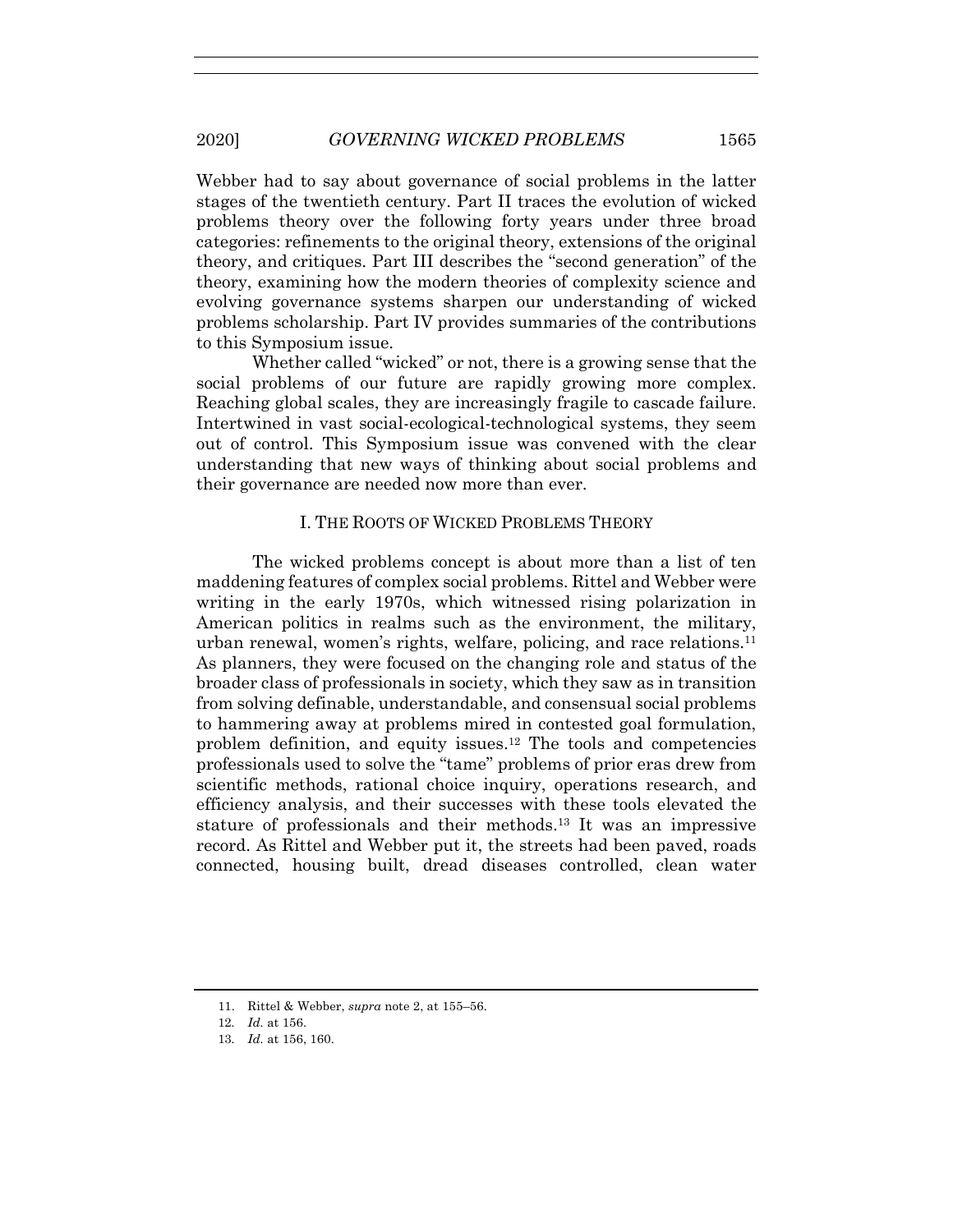supplied, sanitary sewers installed, and so on—all to the benefit of society and to the reputation of professionals.<sup>14</sup>

But by the 1970s, the public and private clients of professionals' expertise had grown restive, voicing "ever-louder public protests against the professions' diagnoses of the clients' problems, against professionally designed governmental programs, against professionally certified standards for public services."15 Rittel and Webber posited that this backlash was due to two factors. First, with the "tame" problems solved, there was growing social awareness that not nearly as much progress had been made on problems that were more complex and systemic. Second, these kinds of problems exposed a "growing awareness of the nation's pluralism and of the differentiation of values that accompanies differentiation of publics."16 These two forces led to more and more societal process having "the character of zero-sum games. As the population becomes increasingly pluralistic, inter-group differences are likely to be reflected as inter-group rivalries of the zerosum sorts $"17$ 

As a consequence, professionals were becoming less successful at solving problems, or even at satisfying most clients that they were making progress. Whereas "tests for efficiency . . . were once so useful as measures of accomplishment," they were being replaced "by a renewed preoccupation with consequences for equity."18 The "interacting open systems" in which emerging complex social problems operated were increasingly resistant to "the professionalized cognitive and occupational styles that were refined in the first half of [the twentieth] century."19 In short, as national consensus on social goals and the problems facing them eroded, professionals found themselves in a moment of crisis.

Almost fifty years later, what are our nation's goals today? What are the problems we face? What are professionals supposed to do about them? Is there more consensus on those questions today than when Rittel and Webber wrote in 1973? That is, of course, intended as a rhetorical question. There is no societal consensus on our problems or solutions. This would have come as no surprise to Rittel and Webber, who have proven to be quite prescient in their take on the role of

18*. Id.* at 156.

<sup>14</sup>*. Id.* at 156.

<sup>15</sup>*. Id.* at 155.

<sup>16</sup>*. Id.* at 156.

<sup>17</sup>*. Id.* at 168.

<sup>19</sup>*. Id.* As planners, Rittel and Webber had in mind the academic debate underway at the time over "the rational choice assumptions embedded in comprehensive planning approaches to societal problems." Termeer et al., *supra* note 4, at 170.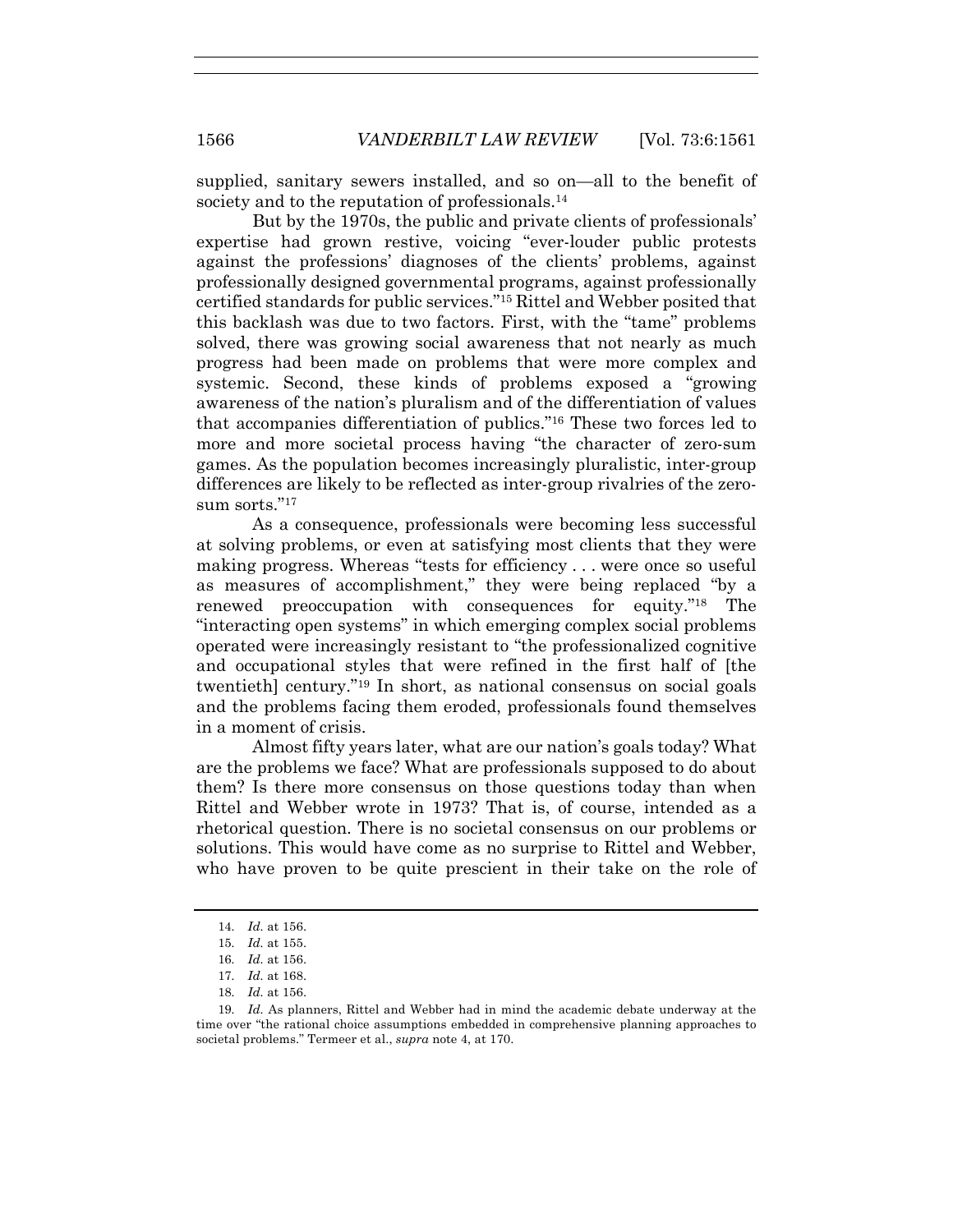professionals in governance. They predicted this state of affairs in their assessment of goal formulation, problem definition, and the modern "open systems" social context of wicked problems.

## *A. Goal Formulation*

Rittel and Webber characterize goal finding as one of the central functions of planning and policy,20 suggesting that "the search for explicit goals was initiated in force with the opening of the 1960s."21 Indeed, they make reference to President Eisenhower's 1960 Commission on National Goals, which identified fifteen goals as objectively the right goals.<sup>22</sup> That was the first and last such commission. Rittel and Webber argued that with the rising pluralism in Western democracies, that kind of "[g]oal-finding is turning out to be an extraordinarily obstinate task."23 American optimism in progress and the goodness of the social order was eroding, yet the planning and other social professions refused to concede that "planning for betterment" was becoming impossible when the nation could not agree about what was better.<sup>24</sup> Objective social indicators, reasoning, rational discourse, and civilized negotiation were becoming more difficult to find and apply as tools for defining goals for perfecting the future.

Of course, one has to ask what exactly was "the nation" that was setting goals in 1960, when Rittel and Webber say it was easier to achieve consensus. Every member of the Commission on National Goals was a white male. <sup>25</sup> It was ostensibly nonpartisan, but the members were of only mildly diverse political and socioeconomic orientations.26 Indeed, in their references to planners and professionals, Rittel and

24*. Id.* at 157–58.

26*. See id.*

<sup>20.</sup> Rittel & Webber, *supra* note 2, at 157.

<sup>21</sup>*. Id.* at 156.

<sup>22</sup>*. Id.* at 157. The Commission was operated under the auspices of the nonprofit American Assembly, housed in Columbia University. *See Commission on National Goals*, WIKIPEDIA, https://en.wikipedia.org/wiki/Commission\_on\_National\_Goals (last updated Apr. 21, 2020, 14:57) UTC) [https://perma.cc/E99F-FGHZ] (noting the members of the Commission and the process for deciding the fifteen goals). The report was sent to the President in November 1960 and published in book form by Prentice Hall in December 1960. *See* THE AM. ASSEMBLY, GOALS FOR AMERICANS: PROGRAMS FOR ACTION IN THE SIXTIES 3–20 (1960). A copy of the original report is available from, of all places, the CIA reading room. *See* THE AM. ASSEMBLY, THE REPORT OF THE PRESIDENT'S COMMISSION ON NATIONAL GOALS 1 (1960), https://www.cia.gov/library/readingroom/docs/CIA-RDP80B01676R000900020006-7.pdf [https://perma.cc/A3MS-QYDB]. The domestic goals centered around promoting equality, democracy, education, economic growth, and individual integrity. *Id.*

<sup>23.</sup> Rittel & Webber, *supra* note 2, at 157.

<sup>25</sup>*. See Commission on National Goals*, *supra* note 22 (click on each member's name for a brief biography).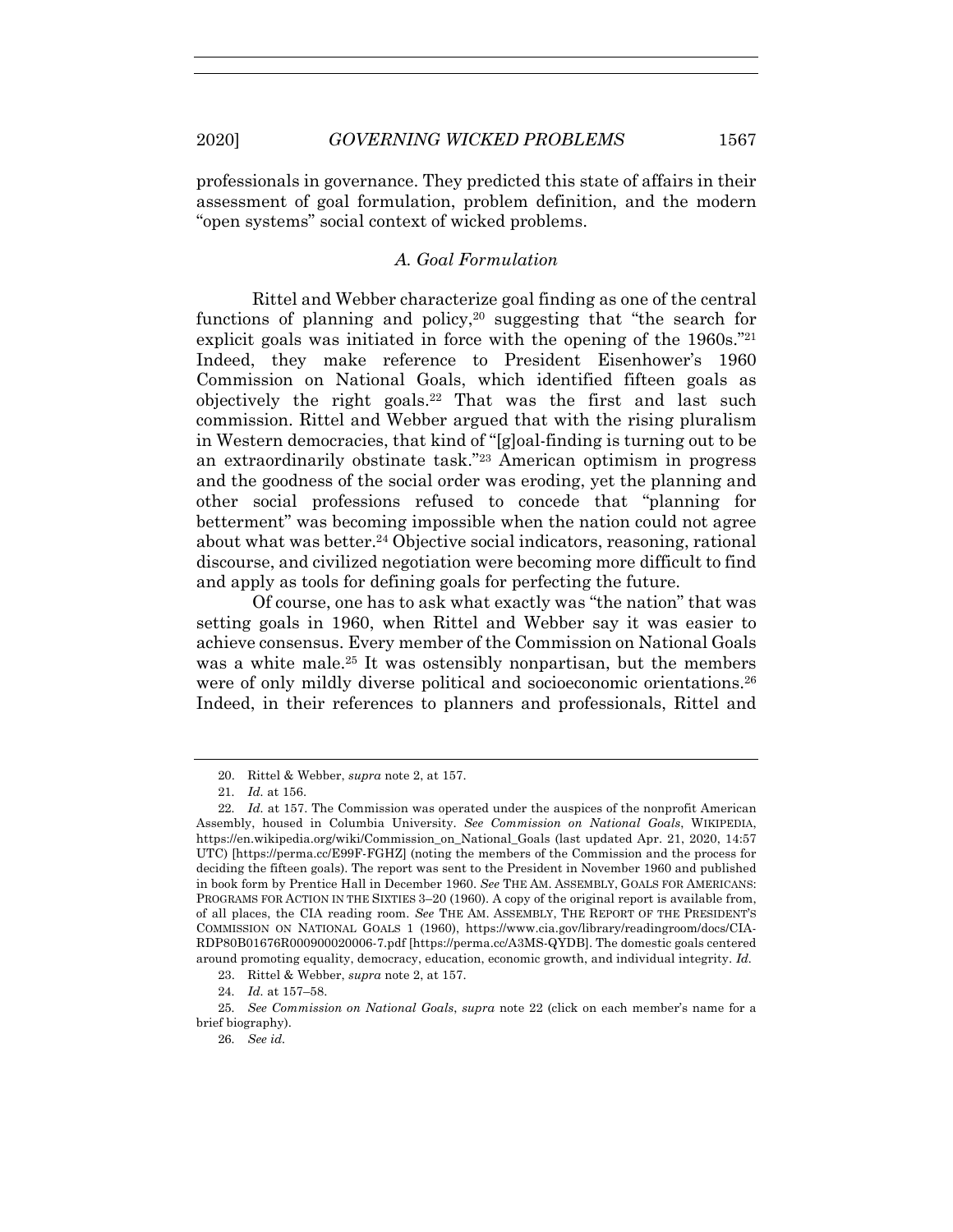Webber use only the male gender.<sup>27</sup> Looking back, their suggestion that goal formulation was becoming increasingly difficult because "the population [became] increasingly pluralistic"28 and because "the highscale societies of the Western world [were] becoming increasingly heterogeneous<sup>"29</sup> speaks volumes about who had a seat at the policy formulation table in the 1960s and prior. The population did not change nearly as much as the politics. Yet, notwithstanding their limited worldview, Rittel and Webber identified the problem with goal formulation—it became really hard. It has not gotten any easier.

## *B. Problem Definition*

According to Rittel and Webber's "when planning was easy" narrative, when the Commission on National Goals was doing its work and its goals were (to them) clear, efficiency was seen as both the explanation for and solution to social problems.30 Problems arose where efficiency was lacking, and solutions were designed around efficient measures that the technically skilled professional could implement with the simplified end in mind.<sup>31</sup> Why was this perspective also unravelling?

For Rittel and Webber, problem definition requires "knowing what distinguishes an observed condition from a desired condition."32 Their perceived rise in pluralism made it more difficult to identify desired positions, but as social problems increasingly operated in "interconnected networks of systems," it became just as difficult to identify observed conditions with any certainty.<sup>33</sup> Under those conditions, even if desired ends are agreed, planners cannot easily locate "where in the complex causal networks the trouble really lies."<sup>34</sup> Indeed, to a large extent Rittel and Webber attribute this growing problem with problem definition to be the result of planners becoming more aware of the problems they were being asked to solve. As they put it, "as we become more sophisticated about the complex workings of open societal systems, it becomes ever more difficult to make the planning idea operational."35

- 30*. Id.* at 158.
- 31*. Id.*
- 32*. Id.* at 159.
- 33*. Id.*
- 34*. Id.*
- 35*. Id.*

<sup>27.</sup> Rittel & Webber, *supra* note 2, at 162.

<sup>28</sup>*. Id.* at 168.

<sup>29</sup>*. Id.* at 167.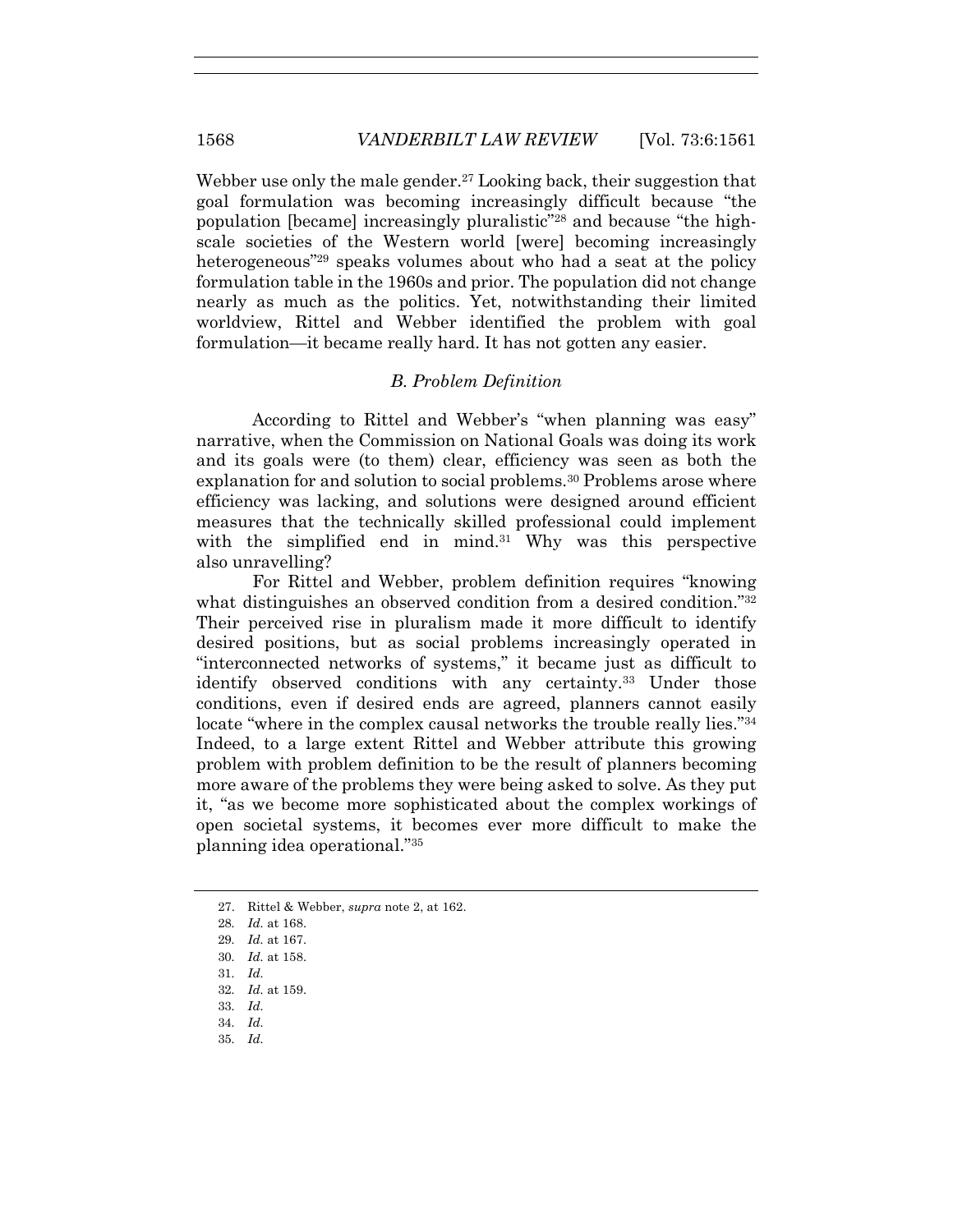#### *C. Open Systems*

When one reads the wicked problems literature, it is easy to get the impression that Rittel and Webber simply put The List out there without the foregoing context on the erosion of goal formulation and problem definition in modern governance. As Termeer et al. suggest, "[t]he 10 claims made by Rittel and Webber can . . . be read as a set of arguments against purely rational approaches to policy. In the subsequent literature, however, these claims have largely been picked up as defining characteristics of a particular type of policy problems . . . ."36 Perhaps it is better to think of them as both. In elaborating on each of the claims, Rittel and Webber devote considerable attention to what makes a problem "wicked" as opposed to "tame," yet there is no mistaking that their purpose is to challenge rationalism as the method of professionals' problem-solving.

To a large extent, The List is self-explanatory with regard to each characteristic—the elaborations and examples Rittel and Webber provide in the article are for the most part just that. One gets the gist of the concept just by reading The List. Stepping back, however, one theme dominates throughout the full article as defining both the core characteristic of wicked problems and the core challenge to rationalist governance—the open system property of wicked problems. Indeed, before getting to The List, Rittel and Webber devote a full page of the article to their argument that "the classical paradigm of science and engineering—the paradigm that has underlain modern professionalism—is not applicable to the problems of open societal systems."37 The List, then, is their attempt to define why those open systems defy that problem-solving paradigm.

Every one of the characteristics of a wicked problem Rittel and Webber describe thus is an extension or consequence of their conception of social problems as operating in "large and interconnected networks of systems."38 This is why "any solution, after being implemented, will generate waves of consequences," some of which could "yield utterly undesirable repercussions which outweigh the intended advantages" of the solution.39 Ultimately, "[t]he planner who works with [such] open systems is caught up in the ambiguity of their causal webs."<sup>40</sup>

It is this overarching property of wicked problems that Rittel and Webber use in the final part of their article to return to their

<sup>36.</sup> Termeer et al., *supra* note 4, at 170.

<sup>37.</sup> Rittel & Webber, *supra* note 2, at 160.

<sup>38</sup>*. Id.* at 159.

<sup>39</sup>*. Id.* at 163.

<sup>40</sup>*. Id.* at 167.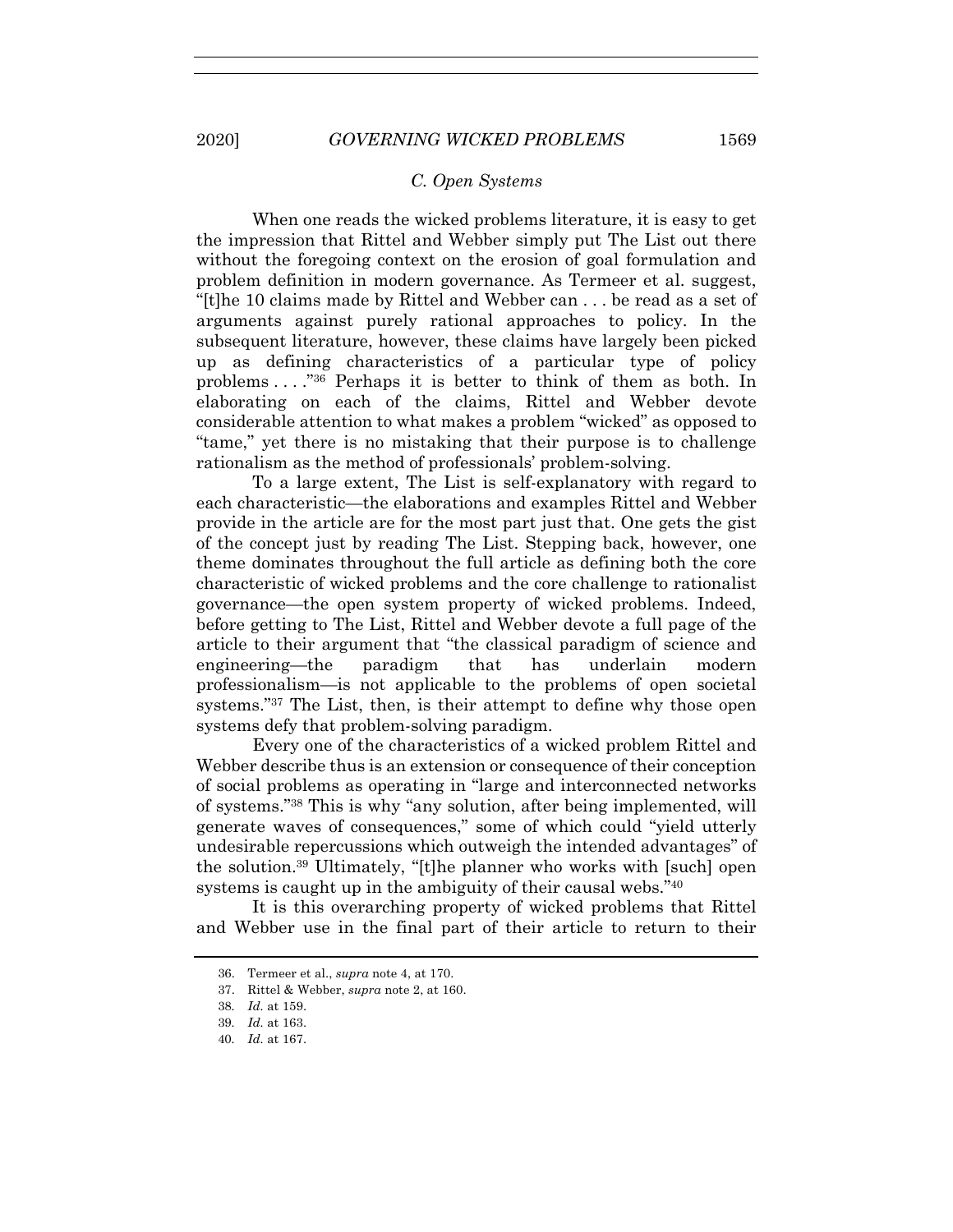primary theme of governance theory in an increasingly pluralistic and differentiated society in which there is no longer a *unitary* public welfare (if there ever was).<sup>41</sup> This has profound implications for policy, as it is possible that "there is no aggregate measure for the welfare of a highly diversified society" that is both "objective and nonpartisan."<sup>42</sup> How, they ask, are governance institutions to manage wicked problems in a "planful way" given their open system nature, untraceable causalities, and diverse distributional impacts?43 How indeed, one might just as urgently ask today.

As suggested above, Rittel and Webber's depiction of a world in which social problems transformed in the early 1970s from simple to open systems perhaps underestimated how open they were before the 1970s. Political and professional elites just did not see them that way. Goals for all of society were defined by a narrow band of society and in such a way as to be amenable to technocratic solution actions. Regardless, the message Rittel and Webber sent to social professionals going forward—that those days were over—was not only on target then, but also prescient regarding our present social context.

The roots of wicked problems theory thus go deeper than The List. Rittel and Webber formulated the concept of a wicked problem to expose a transition in the methods and metrics of governance from a rationalist obsession with efficiency to a pluralistic debate over equity. At the end of the day, however, the article proved an anticlimax. The authors had no answers for how to move forward, conceding they had "neither a theory that can locate societal goodness, nor one that might dispel wickedness, nor one that might resolve the problems of equity that rising pluralism is provoking."44 Those theories remain elusive, to say the least.

# II. THE FIRST GENERATION OF WICKED PROBLEMS THEORY

Although many of the citations to Rittel and Webber simply attribute the source of The List, there are also more than enough publications delving into the meaning of the wicked problems concept as a class of problems and its implications for governance.45 Early "first generation" contributions generally fell into three categories refinements of The List, extensions of The List and its governance

<sup>41</sup>*. Id.* at 168.

<sup>42</sup>*. Id.*

<sup>43</sup>*. Id.* at 167–68.

<sup>44</sup>*. Id.* at 169.

<sup>45</sup>*. See, e.g.*, Brian W. Head, *Forty Years of Wicked Problems Literature: Forging Closer Links to Policy Studies*, 38 POL'Y & SOC'Y 180 (2018) (summarizing the various themes).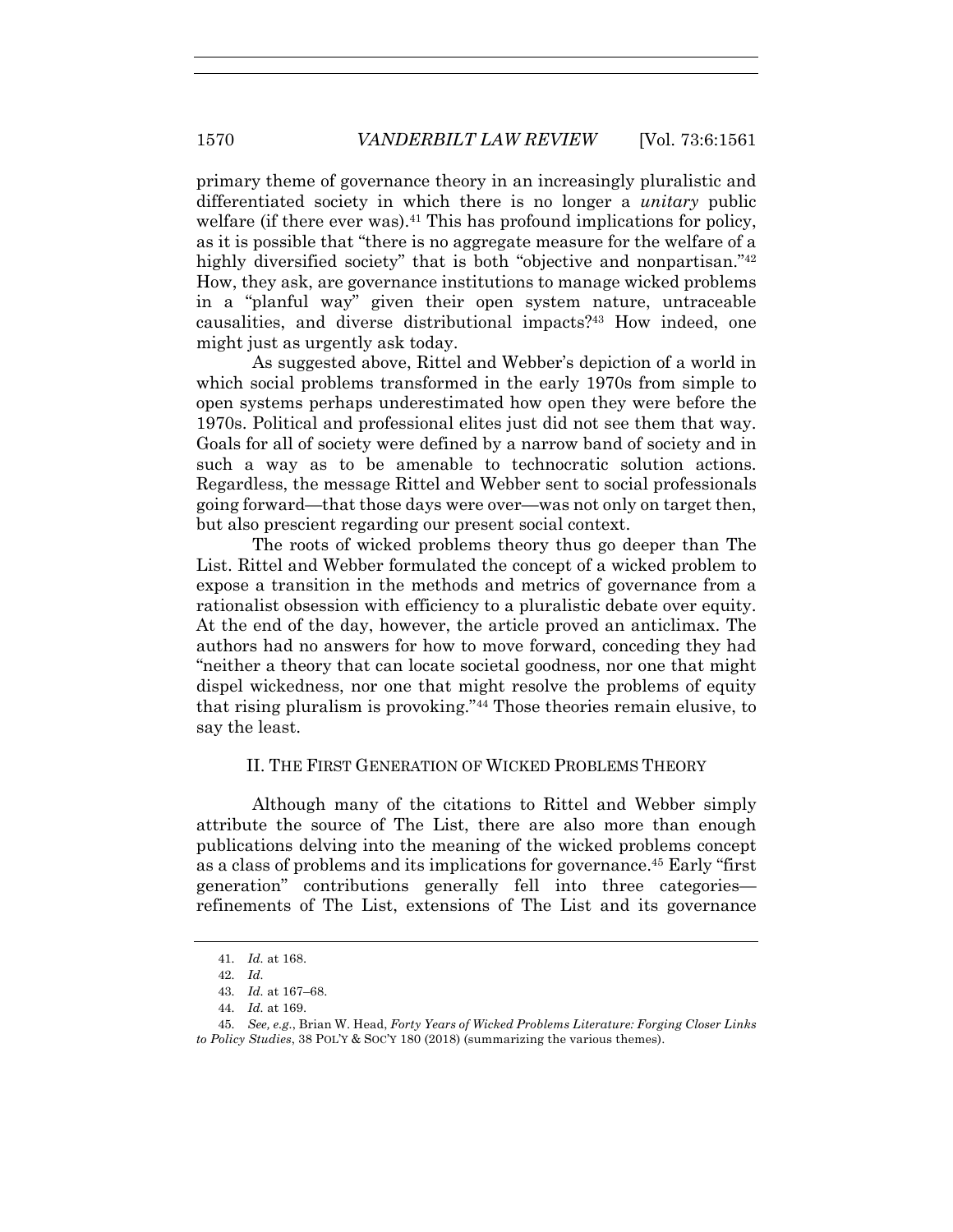implications, and critiques of the wicked problems concept. As a recent survey concluded, however, "[d]espite many new insights, the 10 characteristics of Rittel and Webber still dominate the debate."46 Nevertheless, it is worth identifying some of the more prominent entries in the continuing debate.

### *A. Refinements*

Less than a decade after its publication, Rittel and Webber's article was already being described as "the seminal article" on intractable social problems.47 Yet, stepping back from it, The List is a bit of a jumble, lacking any readily apparent basis for the order and number of the attributes. Refinements thus followed in the literature.

One early and useful such contribution, by Bayard Catron, insightfully reorganized the ten attributes around four sets of claims having to do with wicked problems: (1) the ontology (their existence), (2) the epistemology (our ability to understand), (3) the methodology (how we approach them), and (4) the ethics (acting rightly).48 Under this rubric, The List would be reorganized as follows:

Ontological claims

- 1. There is no definitive formulation of a wicked problem.
- 7. Every wicked problem is essentially unique.
- 8. Every wicked problem can be considered to be a symptom of another problem.

Epistemological claims

- 6. Wicked problems do not have an enumerable (or exhaustively desirable) set of potential solutions, nor is there a well-described set of permissible operations that may be incorporated into the plan.
- 9. The existence of a discrepancy representing a wicked problem can be explained in numerous ways. The choice of explanation determines the nature of the problem's resolution.

Methodological claims

- 2. Wicked problems have no stopping rule.
- 4. There is no immediate and no ultimate test of a solution to a wicked problem.

<sup>46.</sup> Termeer et al., *supra* note 4, at 170.

<sup>47.</sup> Bayard L. Catron, *On Taming Wicked Problems*, 3 DIALOGUE 13, 13 (1981).

<sup>48</sup>*. Id.* at 14–15.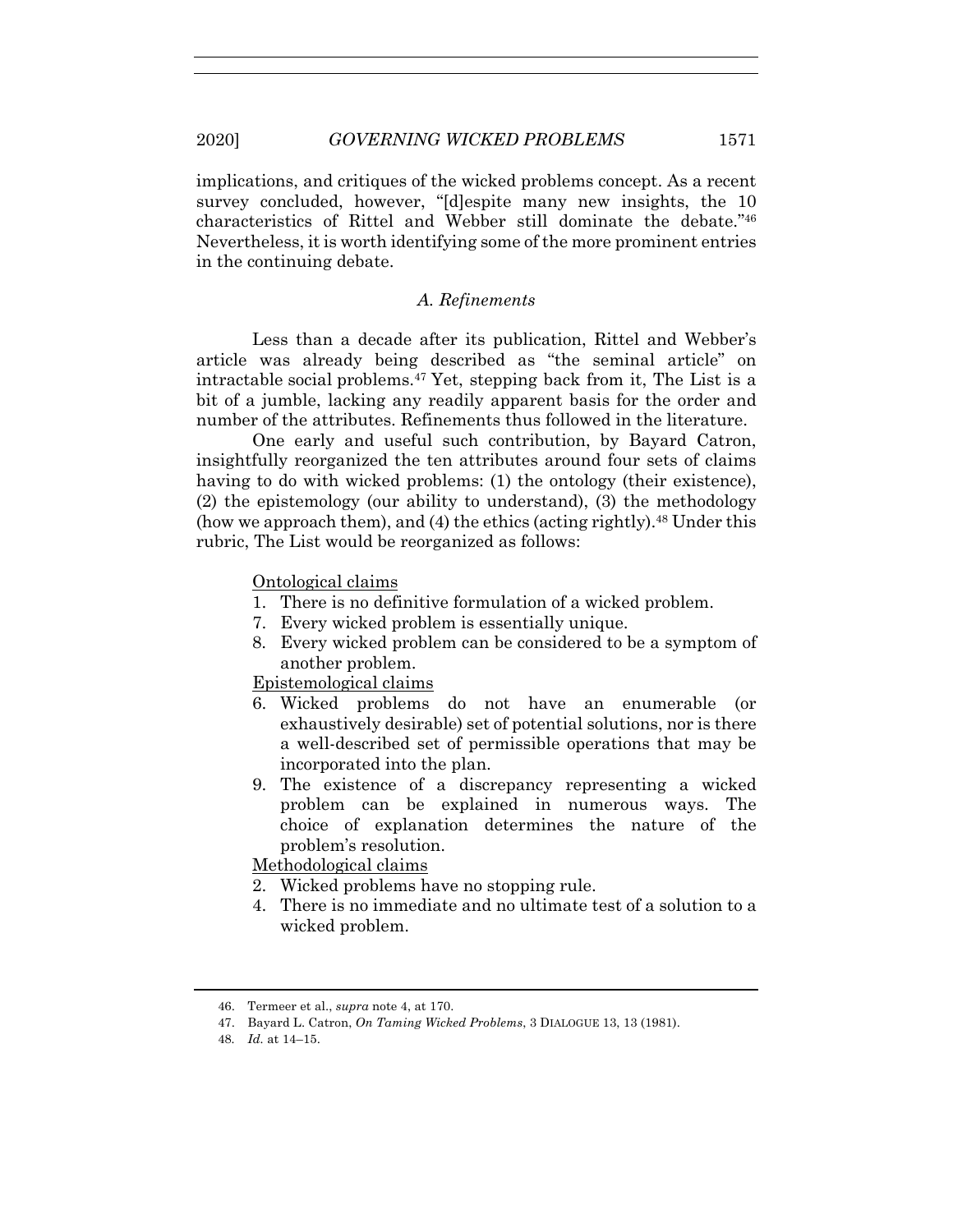Ethical claims

- 3. Solutions to wicked problems are not true-or-false, but goodor-bad.
- 5. Every solution to a wicked problem is a "one-shot operation"; because there is no opportunity to learn by trial-and-error, every attempt counts significantly.
- 10. The planner has no right to be wrong.

Other efforts to categorize the ten attributes include one dividing them into problem-related attributes (claims 1, 6, 7, 8, and 9) and solution-related attributes (claims 2, 3, 4, and 5), another focusing on indeterminacy and irreversibility, and another dividing them into claims of complexity, diversity, and uncertainty.49 Despite these valuable insights, The List persists in its original order and number and is invariably the first version to be referenced by most authors, if any others are mentioned at all.

A different and more influential approach, by John Alford and Brian Head, focuses on the degree of wickedness using dimensions of the wicked problem concept.50 They divide the wicked problems concept into two problems: increasing complexity of the problem and solution, and increasing difficulty of achieving stakeholder cooperation.51 "Tame problems" operate when those dimensions are at their easiest to achieve, and "very wicked problems" are at the opposite extreme, with various descriptions of complexity fitting in other boxes of their matrix.52 Factors driving problems along the spectrum include structural complexity, knowability, knowledge fragmentation, knowledge framing, interest differentiation, and power distributions.53 This approach proves useful in two respects. First, it goes "beyond the dichotomous analytical framing of wicked versus tame problems";<sup>54</sup> and second, their driver factors offer some explanatory power for assessing *why* wicked problems have the attributes captured in The List.

<sup>49.</sup> Termeer et al., *supra* note 4, at 170 (summarizing these contributions).

<sup>50</sup>*. See* John Alford & Brian W. Head, *Wicked and Less Wicked Problems: A Typology and a Contingency Framework*, 36 POL'Y & SOC'Y 397 (2017).

<sup>51</sup>*. Id.* at 402.

<sup>52</sup>*. Id.*

<sup>53</sup>*. Id.* at 407.

<sup>54.</sup> Termeer et al., *supra* note 4, at 170.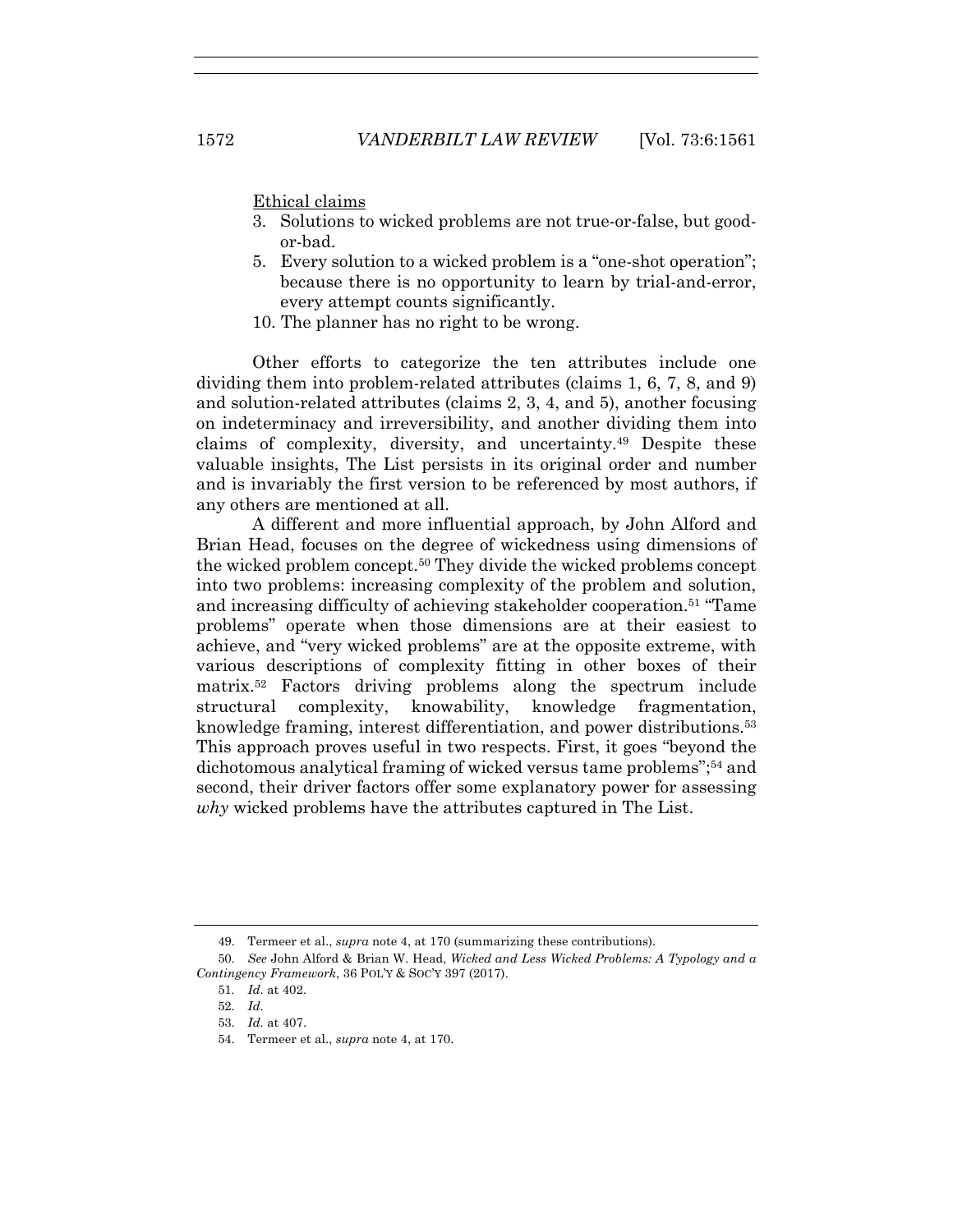#### *B. Extensions*

Several influential contributions to the wicked problems literature take The List as a given and extend attributes or theory from there. Perhaps the most popularized example, by Kelly Levin et al., is that of "super wicked problems."55 Focusing on climate change, they append to The List four additional attributes to define a new class of problems: (1) time is running out; (2) those who cause the problem also seek to provide a solution; (3) the central authority needed to address them is weak or nonexistent; and (4) irrational discounting occurs that pushes responses into the future.56 These features aptly describe the climate change problem.57 But Levin et al. spend little time elaborating on them; rather, they develop an insightful theory of forward-looking, path-dependent policy interventions designed to overcome the four super-wicked attributes.58 Having hitched their list to The List, however, their governance theory has to a large extent suffered the same fate as Rittel and Webber's original work—they are cited mainly for their list, far less so for their theory.59

Another frequently cited contribution, by Nancy Roberts, leverages Alford and Head's wickedness spectrum concept to develop a theory of "coping strategies" for wicked problems.<sup>60</sup> If conflict over both problem definition and its solution become high, thus fitting the wicked problems class (what Roberts calls Type III problems), Roberts suggests three possible governance approaches.<sup>61</sup> If power over the solution is centralized rather than dispersed (which per Levin et al. would disqualify it from being a super wicked problem), authoritative strategies can be developed. If power over the solution is dispersed but not contested, collaborative strategies can be employed to reach solutions. If power is both dispersed and contested, solutions must be devised and vetted in competitive strategies, such as politics and markets.

<sup>55.</sup> Kelly Levin, Benjamin Cashore, Steven Bernstein & Graeme Auld, *Overcoming the Tragedy of Super Wicked Problems: Constraining Our Future Selves to Ameliorate Global Climate Change*, 45 POL'Y SCI. 123, 124 (2012).

<sup>56</sup>*. Id.*

<sup>57</sup>*. See, e.g.*, Richard J. Lazarus, *Super Wicked Problems and Climate Change: Restraining the Present to Liberate the Future*, 94 CORNELL L. REV. 1153 (2009).

<sup>58.</sup> Levin et al., *supra* note 55, at 124–49.

<sup>59</sup>*. See, e.g.*, B. Guy Peters, *What Is So Wicked About Wicked Problems? A Conceptual Analysis and a Research Program*, 36 POL'Y & SOC'Y 385, 388 (2017); Termeer et al., *supra* note 4, at 170.

<sup>60.</sup> Nancy Roberts, *Wicked Problems and Network Approaches to Resolution*, 1 INT'L PUB. MGMT. REV. 1, 2–3 (2000), https://journals.sfu.ca/ipmr/index.php/ipmr/article/view/175/175 [https://perma.cc/QUE8-YKS9].

<sup>61</sup>*. Id.* at 3–7.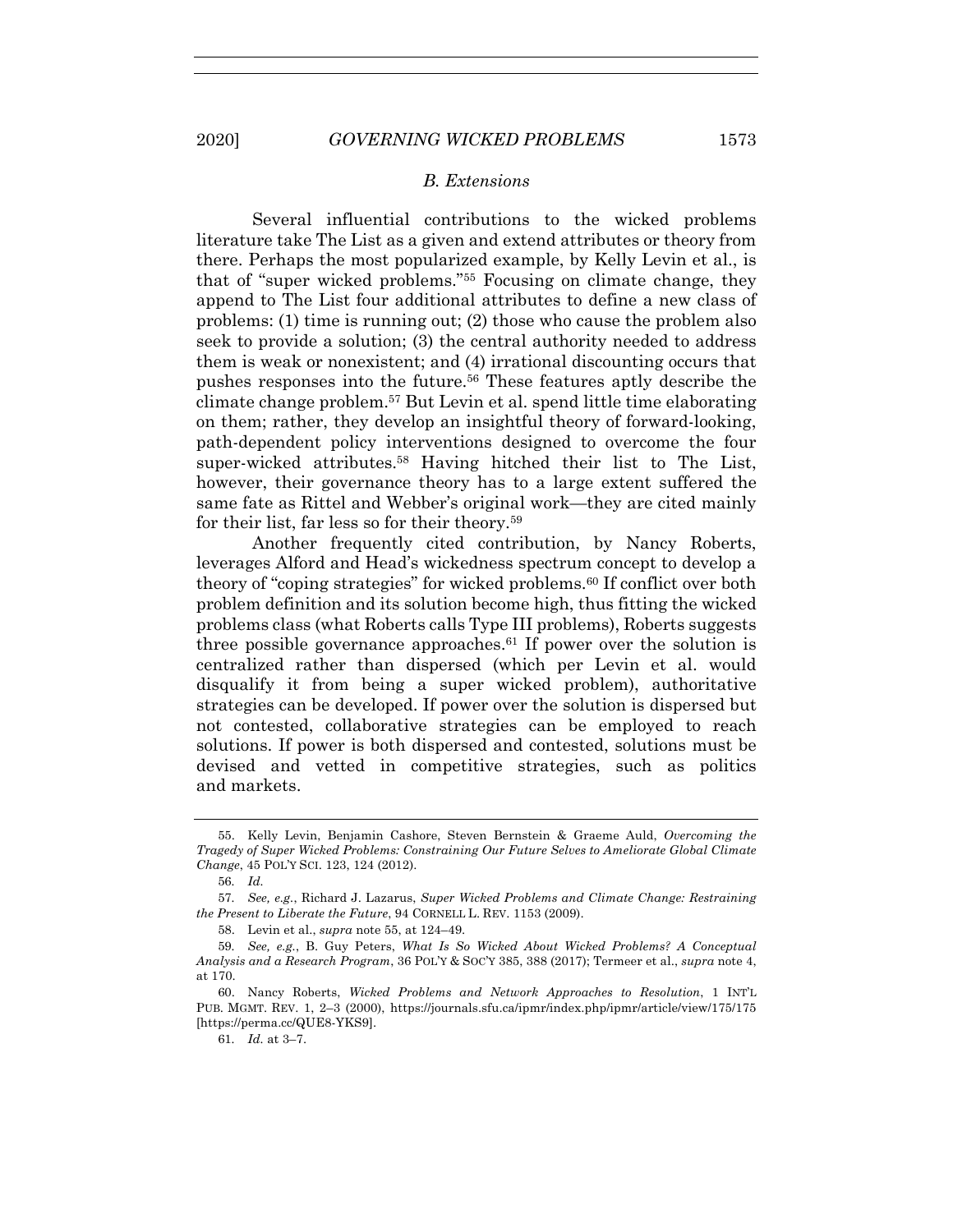# *C. Critiques*

Not all wicked problems literature embraces the wicked problems concept. Critiques come in two forms—critiques of the concept itself and critiques of its use in the literature.

A recurrent theme in scholarship critiquing Rittel and Webber directly is that their tame/wicked dichotomy relies on a "strict, ontological demarcation of wicked and tame problems according to the branches of science [that] is a serious misconception, and as such very misleading."62 Rittel and Webber did (it seems unnecessarily for their purposes) diminish the challenges of the kind of problems the natural and engineering sciences solve, which they describe as definable, separable, findable, and thus "tame" in comparison to the wicked problems planners and other social science professionals confront.63 Even very early and generally favorable reviews of their article fault them for this oversimplification.<sup>64</sup> Their central point was that planners should stop "mimicking the cognitive style of science and the occupational style of engineering."65 For that, they did not need to portray the natural sciences and engineering as confined to tame (albeit often very complicated) problems.

Another criticism of Rittel and Webber is that, although they describe the class of wicked problems as part of their "invocation for a community of rationalistic researchers to critically reflect on their paradigm,"66 they provided no coherent research program for going forward. But is this a fair criticism? After all, the title of the article, *Dilemmas in a General Theory of Planning*, suggests that it was the invocation that was their central purpose, not charting a research agenda for policy studies. Again, The List seems to have hijacked their theory of governance and become the larger focus of such critiques.

This rings true in the stream of criticism aimed at scholars leveraging the wicked problems concept. For example, Guy Peters complains that "describing . . . policy problems as wicked problems has become a fad in the academic literature," whereas there is in fact a "paucity of problems that meet [the] full definition of a wicked problem."67 Peters also objects that "the concept of wicked problems has

<sup>62.</sup> Nick Turnbull & Robert Hoppe, *Problematizing 'Wickedness': A Critique of the Wicked Problems Concept, from Philosophy to Practice*, 38 POL'Y & SOC'Y 315, 318 (2019).

<sup>63.</sup> Rittel & Webber, *supra* note 2, at 160.

<sup>64</sup>*. See, e.g.*, Catron, *supra* note 47, at 16 (noting that "the history of science is replete with examples of shifts in the way phenomena are perceived and classified").

<sup>65.</sup> Rittel & Webber, *supra* note 2, at 160.

<sup>66.</sup> Turnbull & Hoppe, *supra* note 62, at 320.

<sup>67.</sup> Peters, *supra* note 59, at 386, 390.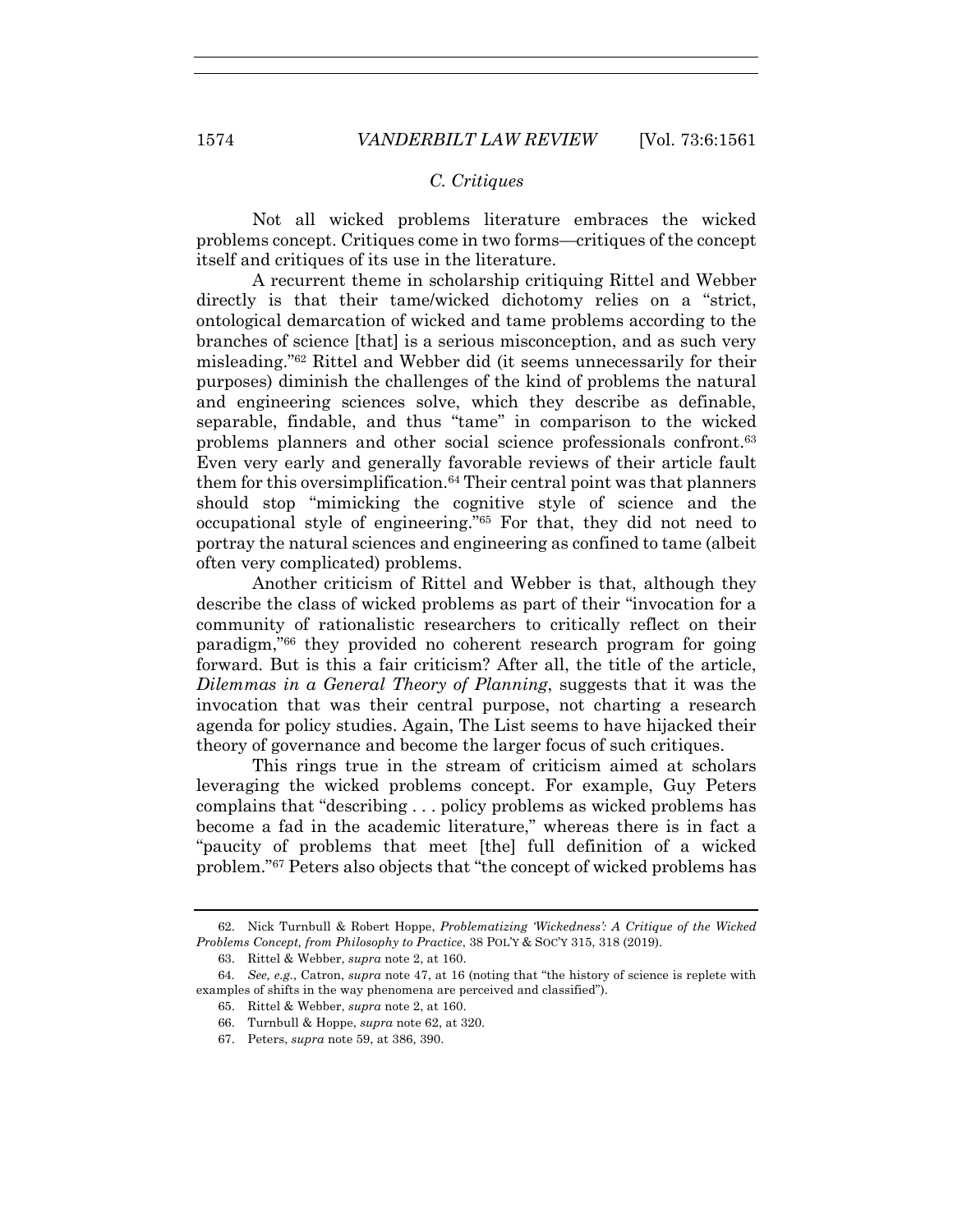taken on a normative element that was not necessarily intended by the formulators of the concept," by which he means scholars insist that wicked problems must be solved and centralized, forceful action will be required.68 Going further, Mirko Noordegraaff et al. identify three themes in wicked problems literature that are open for critique.<sup>69</sup> They argue that scholars often ignore the microlevel experience of wicked problems by people, overstate and even romanticize the extent to which cooperation and trust can overcome wicked problems, and offer no practical managerial insights.70 In short, wicked problems theory needs more modesty in claiming which problems are wicked and a more practice-informed orientation for approaching those that are.71

#### III. THE SECOND GENERATION OF WICKED PROBLEMS THEORY

Recent wicked problems literature reveals an emerging "second generation" of thought about both the governance challenge Rittel and Webber described and the conception of wicked problems.72 For example, some scholars posit that complexity science can help inform conceptions of wicked problems.73 The focus of complexity science is complex adaptive systems—systems "in which large networks of components with no central control and simple rules of operation give rise to complex collective behavior, sophisticated information processing, and adaptation via learning or evolution."74 One dominant attribute of complex adaptive systems is feedback between the system components—the connections through which information flows between them to trigger responses.75 "Another important property, driven largely by intercomponent feedback, is emergence, the core idea of which is that the system exhibits macroscopic behavior that could not be predicted by examining the system components, interconnections, and interactions at microscopic scales."76 "A third central property of

<sup>68</sup>*. Id.* at 386.

<sup>69.</sup> Mirko Noordegraaf, Scott Douglas, Karin Geuijen & Martijn Van Der Steen, *Weaknesses of Wickedness: A Critical Perspective on Wickedness Theory*, 38 POL'Y & SOC'Y 278, 284–85 (2019).

<sup>70</sup>*. Id.*

<sup>71</sup>*. Id.* at 292. For a summary of critiques of the wicked problems concept, see Termeer et al., *supra* note 4.

<sup>72.</sup> Head, *supra* note 45, at 183–84; Termeer et al., *supra* note 4, at 174.

<sup>73.</sup> Head, *supra* note 45, at 191; Brian Head & John Alford, *Wicked Problems: Implications for Public Policy and Managemen*t, 47 ADMIN. & SOC'Y 711, 724 (2013); Moira Zellner & Scott D. Campbell, *Planning for Deep-Rooted Problems: What Can We Learn from Aligning Complex Systems and Wicked Problems?*, 16 PLAN. THEORY & PRAC. 457 (2015).

<sup>74</sup> MELANIE MITCHELL, COMPLEXITY: A GUIDED TOUR 13 (2009).

<sup>75</sup>*. See* J.B. Ruhl & Daniel Martin Katz, *Measuring, Monitoring, and Managing Legal Complexity*, 101 IOWA L. REV. 191, 228–29 (2015) (describing negative and positive feedback).

<sup>76</sup>*. Id.* at 229–30.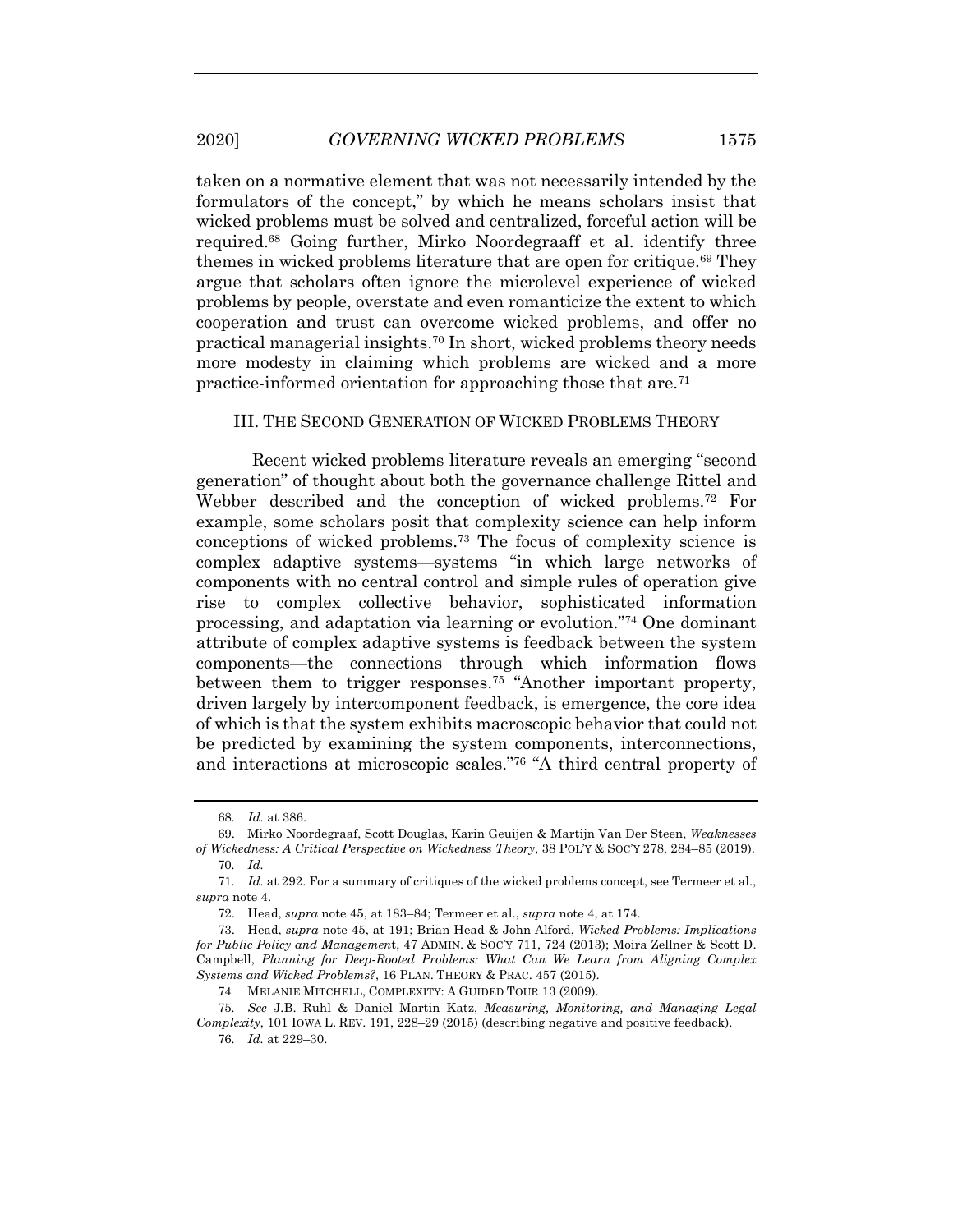complex adaptive systems is self-organized structure, such that, as system scale grows, the system organizes spontaneously (with no central controller or plan) around a set of deep structural rules that lend stability to the system behavior."77 These three key system attributes produce the dynamics of the underlying system behavior. Alas, they also make understanding system behavior—and even more so predicting it—excruciatingly difficult.

Although Rittel and Webber wrote before the development of complexity science and its terminology, their article is replete with conceptions of governing "open system" problems that resonate directly in complexity science. For them, problem-solving could not be separated from problems, as "problem-solving action directed to any one node in the network . . . induc[es] problems of greater severity at some other node."78 All solution actions are consequential, leaving traces in the system that cannot be undone.79 It seems likely that, had Rittel and Weber had the tools and language of complexity science at their disposal in 1973, they would have embraced them in their characterization of wicked problems. It makes sense, therefore, that wicked problems theorists have increasingly made that connection as complexity science has developed since then.

There is also increasing connection being made between wicked problems and evolving theories of governance, such as adaptive management, resilience thinking, collaborative networks, and experimentalist governance.80 Having rejected the rationalistic premises of traditional planning, Rittel and Webber could find no other governance theory substitute at the time. They expressed concern about experimental approaches on the one hand,<sup>81</sup> and about more cautious incrementalist approaches on the other.82 But even those governance theories, as developed at the time, were aimed at *solving* social problems. The new wave of governance theories is aimed at *managing*

<sup>77</sup>*. Id.* at 204. For more on complexity science and its relevance to governing wicked problems, see Barbara A. Cosens, J.B. Ruhl, Niko Soininen & Lance Gunderson, *Designing Law to Enable Adaptive Governance of Wicked Problems*, 73 VAND. L. REV. 1687 (2020).

<sup>78.</sup> Rittel & Webber, *supra* note 2, at 159.

<sup>79</sup>*. Id.* at 163.

<sup>80</sup>*. See, e.g.*, Ruth DeFries & Harini Nagendra, *Ecosystem Management as a Wicked Problem*, 356 SCIENCE 265, 267–68 (2017); Head, *supra* note 45, at 191–92; Noordegraaf et al., *supra* note 69, at 280; Edward P. Weber & Anne M. Khademian, *Wicked Problems, Knowledge Challenges, and Collaborative Capacity Builders in Network Settings*, 68 PUB. ADMIN. REV. 334 (2008).

<sup>81.</sup> Rittel & Webber, *supra* note 2, at 163.

<sup>82</sup>*. Id.* at 165.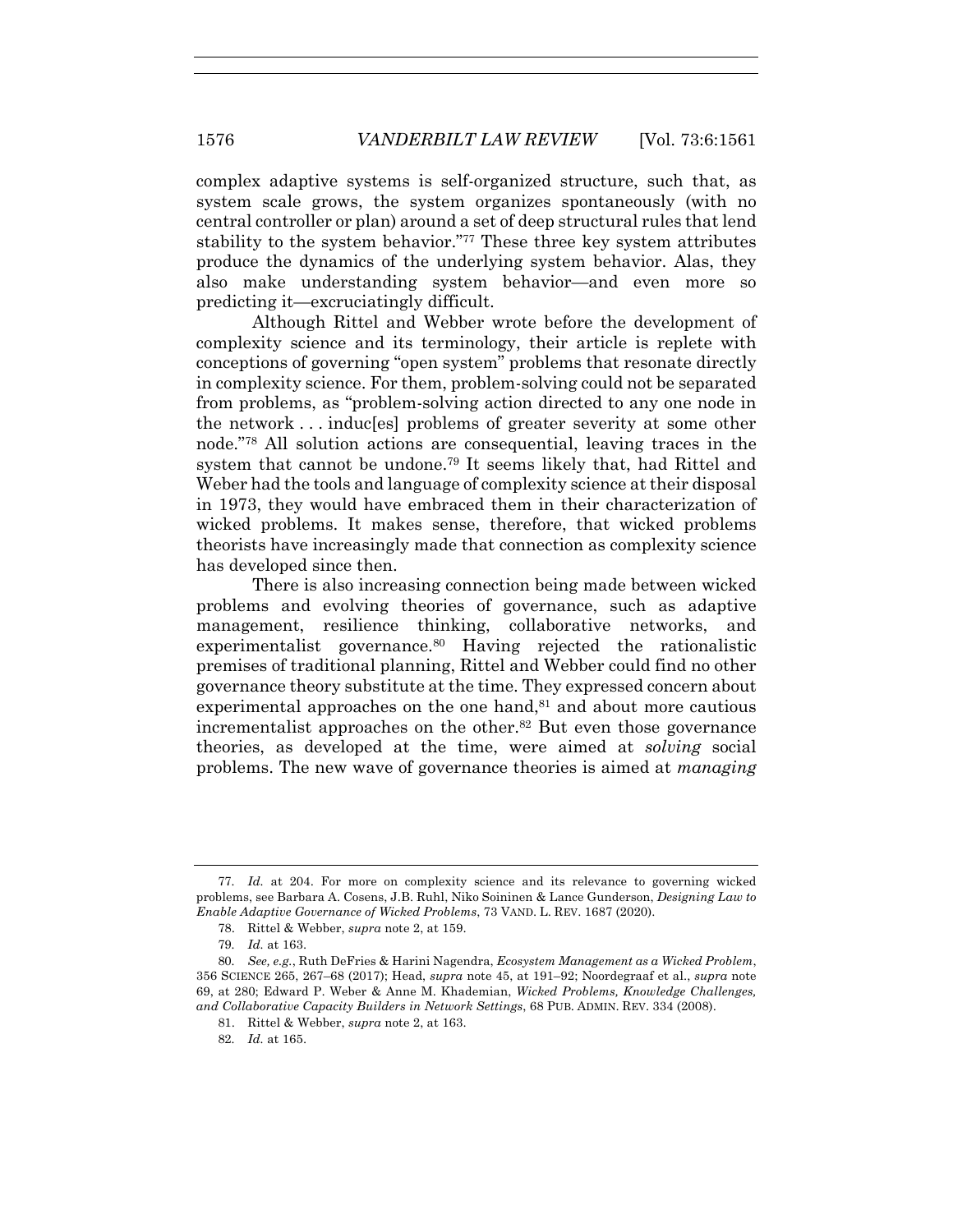social problems, recognizing they are inherently complex and subject to high degrees of uncertainty.83

The wicked problems concept has been criticized for its tendency to frame problems as so intractable that policy actors are "inclined to retreat instead of addressing the problems."84 But these new paths of research leveraging the concept and its governance context suggest that work continues on the wicked problems project to both refine the description of problems on society's horizon and to sharpen the explanatory capacity of wicked problems theory.85 With such efforts, the attributes captured in The List (and the four additions for super wicked problems) can become less threatening and more informative about how to think about and manage social problems. The articles in this Symposium issue tap into these themes, exploring how both new theories of governance and new kinds of wicked (and super wicked) problems can contribute to that end.

### IV. THE NEXT GENERATION OF WICKED PROBLEMS THEORY

Twelve leading scholars contributed to this Symposium. While all the articles address both theory and practice, their focus falls into two groups. Robin Craig, Barbara Cosens and coauthors, and Scott Campbell and Moira Zellner focus on how systems theories that have developed since 1970 change how we analyze wicked problems. Their pieces describe the application of resilience theory, complexity theory, causal loop analysis, and ecological panarchy, among others, to the challenges posed by wicked problems. Taken together, these provide a superb description of cutting-edge theory.

The second group applies wicked problems theory to the specific challenges of climate change, biodiversity loss, zoning, and emerging technologies. Interestingly, they all reject core features of the classic wicked problems analysis and certain parts of The List. Richard Lazarus, Gary Marchant, Alejandro Camacho, Michael Vandenbergh and Jonathan Gilligan, and Christopher Serkin call for variants of adaptive management, muddling through, or "silver buckshot" strategies rather than silver bullets.

<sup>83</sup>*. See* Robin Kundis Craig & J.B. Ruhl, *Designing Administrative Law for Adaptive Management*, 67 VAND. L. REV. 1 (2014) (proposing that agencies incorporate an "adaptive management track" to enhance decisionmaking in select circumstances).

<sup>84.</sup> Termeer et al., *supra* note 4, at 176.

<sup>85</sup>*. Id.* at 177.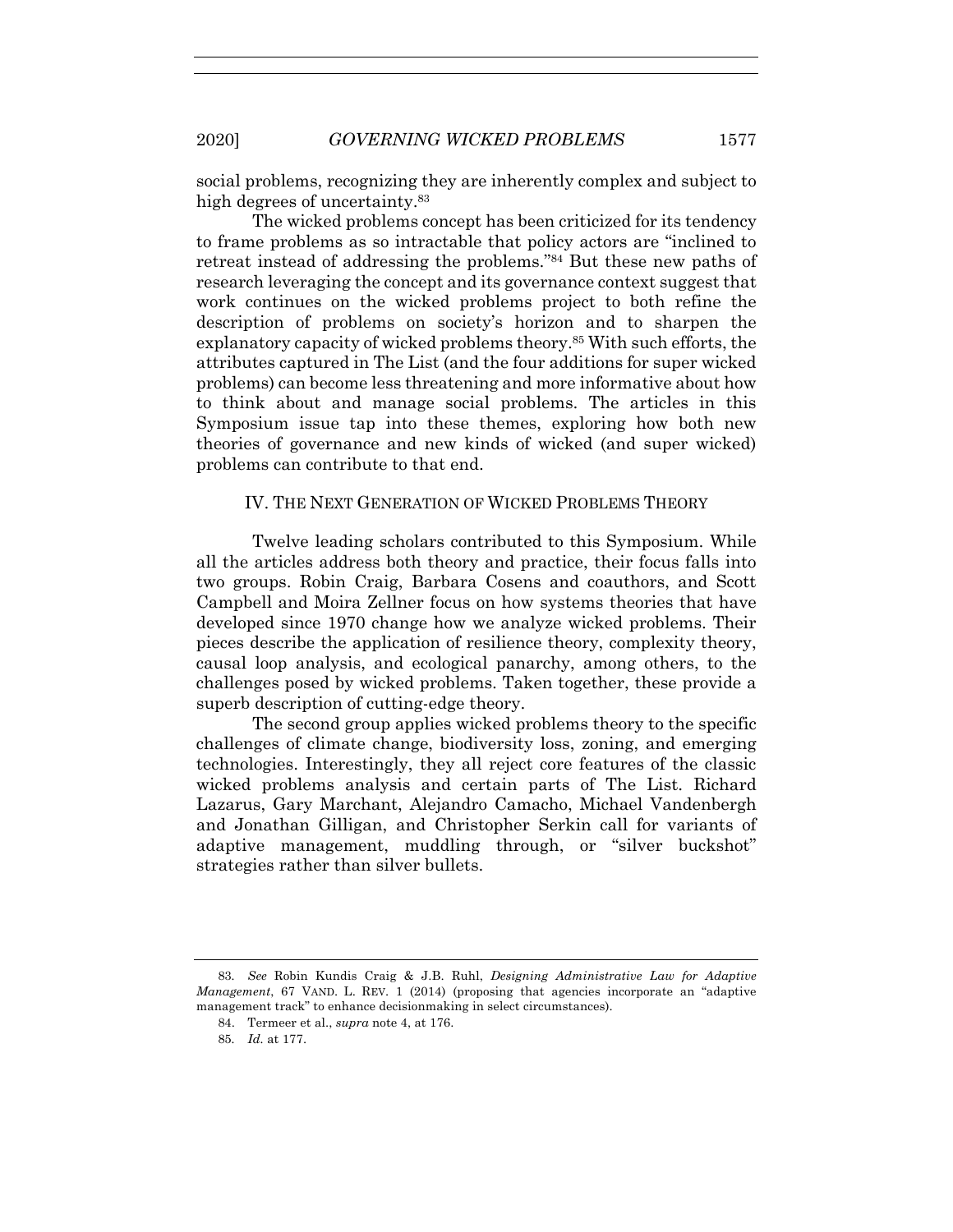#### *A. Wicked Problem Theories*

In *Designing Law to Enable Adaptive Governance of Modern Wicked Problems,*<sup>86</sup> Barbara Cosens and her coauthors explore the role of law and government in adaptive governance. Starting from the scholarship in systems thinking, the piece argues that framing wicked problems as the result of open and interacting systems represents a major advance from Rittel and Webber's more linear scientific approach. In particular, they describe the essential facets of complexity theory, arguing that seven features of complex systems are the driving forces behind modern wicked problems. The article ends with a rejection of the traditional strategies of centralized command and control or reliance on markets in the face of increasing complexity. The authors make a pragmatic call for a "new governance" based on greater distributed self-organization through networked governance and collaborative governance. They end with specific examples of how law and policy can reinforce new governance through adaptive management.

Robin Craig provides a historical perspective. In *Resilience Theory and Wicked Problems*, <sup>87</sup> she takes a close look at the particular world of Rittel and Webber and explains why their approach was appropriate for its time but less directly relevant today. Using the framework of social-ecological-systems and resilience theory, she situates Rittel and Webber as essentially engineers, realizing that one could not calculate solutions to wicked problems on a slide rule. She groups The List into two baskets—social capriciousness (social goals are always dynamic and contested) and ecological panarchy (systems interact with one another in unpredictable ways, increasing complexity)—and demonstrates how resilience theory applies to the challenge of climate change. She argues that we now commonly accept the capricious nature of social change—social, cultural, and political diversity is simply a fact of twenty-first century America—and that calling this wicked is no longer a useful insight. Instead, she uses the idea of "trickster law" to argue that we should focus on the potential of resilience theory to guide our governance efforts in taming the wickedness of ecological panarchy.

In *Wicked Problems, Foolish Decisions*,<sup>88</sup> Scott Campbell and Moira Zellner focus on the field that spawned the original wicked

<sup>86.</sup> Cosens et al., *supra* note 77, at 1687.

<sup>87.</sup> Robin Kundis Craig, *Resilience Theory and Wicked Problems*, 73 VAND. L. REV. 1733 (2020).

<sup>88.</sup> Scott D. Campbell & Moira Zellner, *Wicked Problems, Foolish Decisions: Promoting Sustainability Through Urban Governance in a Complex World*, 73 VAND. L. REV. 1643 (2020).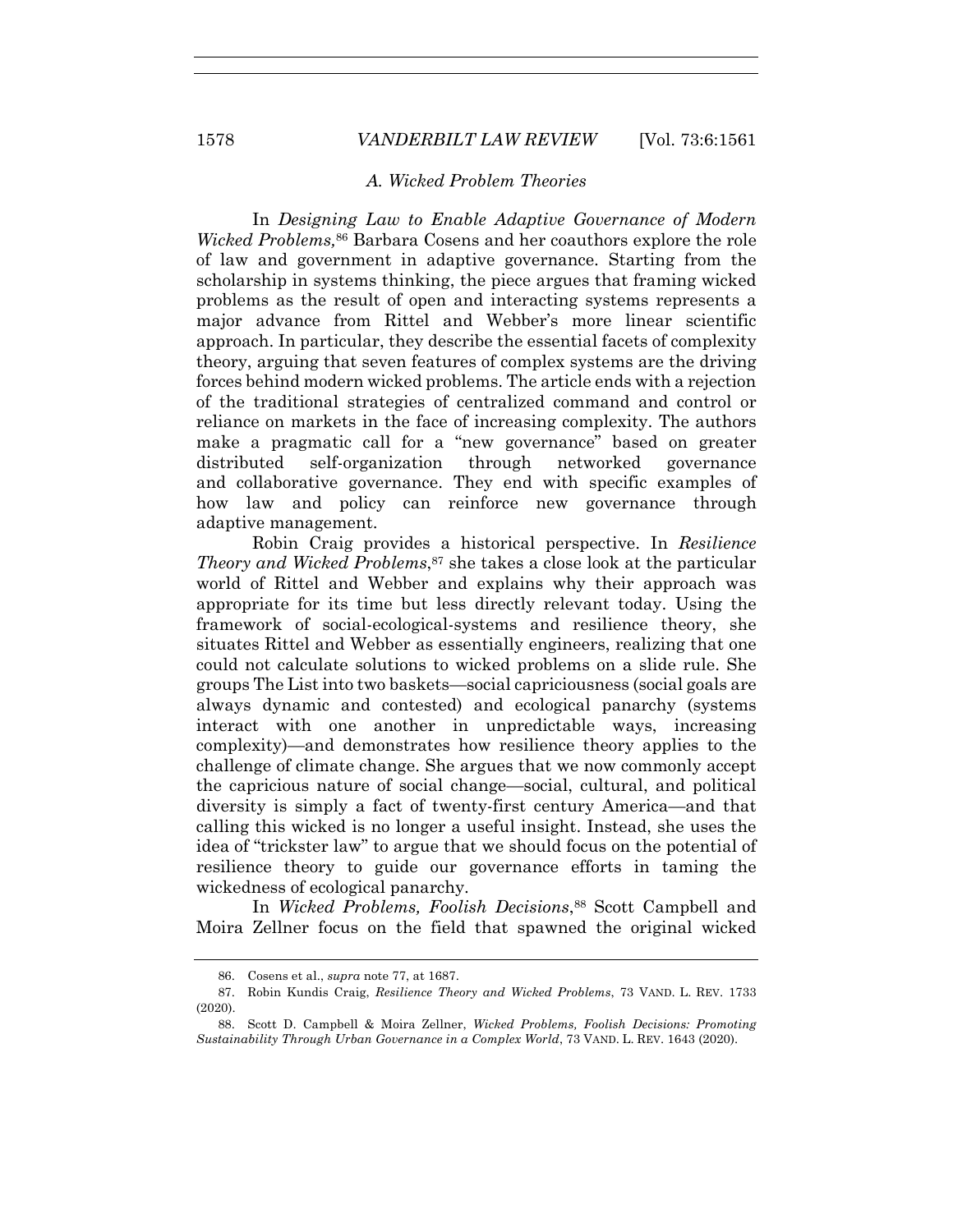problem theory—urban planning. Planning for cities remains as intractable as three decades ago. What has changed, though, is the advent of complex systems tools to mitigate and adapt to wicked problems instead of reliance on engineering and traditional statistical and mathematical analysis. They provide two case studies of current urban wicked problems—ecogentrification and megaregional sustainability—and use causal loop diagrams to reveal that the connections of variables for each case influence behavior of the larger urban system. The article explains how application of a complex system view, making visible the interconnected forces of an urban system, can inform governance with targeted interventions.

#### *B. Wicked Problem Challenges*

In the Symposium's keynote presentation and article, *The Super Wicked Problem of Donald Trump*, <sup>89</sup> Richard Lazarus revisits his influential 2009 publication, *Super Wicked Problems and Climate Change*, <sup>90</sup> which was the first law review article to examine climate change through the wicked problem framework. His 2009 piece was written in anticipation of impending climate legislation and proposed a series of "precommitment strategies" to make the measures more effective over the longer term. As we now know, of course, no legislation was passed. Lazarus explains how the legislation was thwarted and how executive authority took the place of congressional action. From today's vantage, he argues that climate change still warrants its wicked moniker, made super wicked by the temporal factor that the problem gets worse the longer we delay. Turning to the Trump Administration, he details efforts to roll back Obama-era climate policies and explains how Trump has exploited the super wicked nature of climate change to justify these actions—focusing on short-term economic concerns over distant harms. At the same time, these rollback options have faced significant obstacles through procedural and substantive administrative law requirements. Indeed, the Obama-era policies have exhibited more precommitment stickiness than expected.

In *De- and Re-Constructing Public Governance for Biodiversity Conservation*, <sup>91</sup> Alejandro Camacho assesses the usefulness of the wicked problem framework to loss of biodiversity. He argues that while biodiversity loss clearly qualifies as wicked, this description offers little

<sup>89.</sup> Richard Lazarus, *The Super Wicked Problem of Donald Trump*, 73 VAND. L. REV. 1811 (2020).

<sup>90.</sup> Lazarus, *supra* note 57.

<sup>91.</sup> Alejandro E. Camacho, *De- and Re-Constructing Public Governance for Biodiversity Conservation*, 73 VAND. L. REV. 1585 (2020).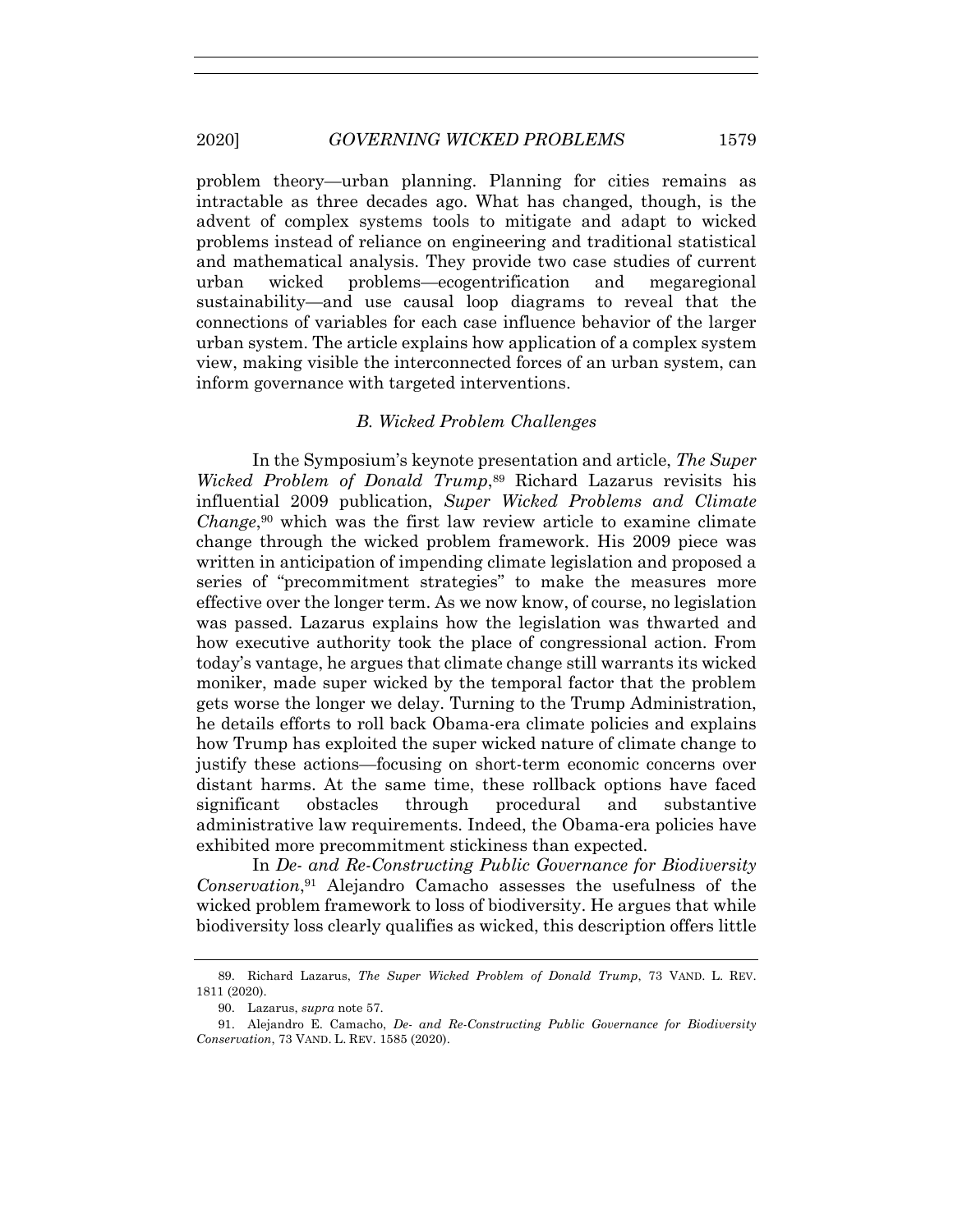practical guidance for how best to conserve species and ecosystems. The current approach of permit-by-permit regulation is not working, and has proven even more inadequate in the face of climate change. The governance system has fragmented into overlapping, independent, and decentralized institutions. While some wicked problem analysts promote decentralized solutions, this can increase the threat of cumulative harms from habitat fragmentation and invasive species. A better approach, he argues, should focus on multispecies, ecosystembased, and landscape-level planning. Based on his writings with Robert Glicksman,92 he calls for a move beyond the focus on procedural mechanisms, instead attending more closely to substantive and structural legal adaptive capacity, coupled with greater attention to ecological health and interventionist strategies.

Gary Marchant considers the challenge of *Governance of Emerging Technologies as a Wicked Problem.*<sup>93</sup> Time and again, traditional government regulation has proven inadequate to manage the risks of emerging technologies, whether synthetic biology, artificial intelligence, or nanotechnology. These technologies are particularly wicked because they pose what he calls a "pacing problem" (where technology development and commercialization far outpace the speed of government, whether through legislation, regulation, or judicial review), a jurisdictional problem (where the risks of emerging technologies do not neatly fit within the scope of any single agency), and the basic uncertainty of novelty. Instead, Marchant employs the wicked problem framework to highlight that no single solution exists and that, as a result, the ambition for governance strategies should be to acknowledge explicitly and promote a mix of substandard governance approaches. He develops a 2x2 matrix of policies, ex ante versus ex post and permissive versus prohibitive, to contrast the range of governance strategies that have been applied to emerging technologies. Each of these strategies is clearly inadequate as the sole governance mechanism, but Marchant proposes instead a combination of strategies among multiple actors with the goals of muddling through and implementing imperfect solutions.

<sup>92</sup>*. See* Alejandro E. Camacho & Robert L. Glicksman, *Legal Adaptive Capacity: How Program Goals and Processes Shape Federal Land Adaptation to Climate Change*, 87 U. COLO. L. REV. 711, 724–34 (2016) (defining the substantive and procedural components of legal adaptive capacity); ALEJANDRO E. CAMACHO & ROBERT L. GLICKSMAN, REORGANIZING GOVERNMENT: A FUNCTIONAL AND DIMENSIONAL FRAMEWORK 236–37 (2019) (distinguishing structural legal adaptive capacity).

<sup>93.</sup> Gary E. Marchant, *Governance of Emerging Technologies as a Wicked Problem*, 73 VAND. L. REV. 1861 (2020).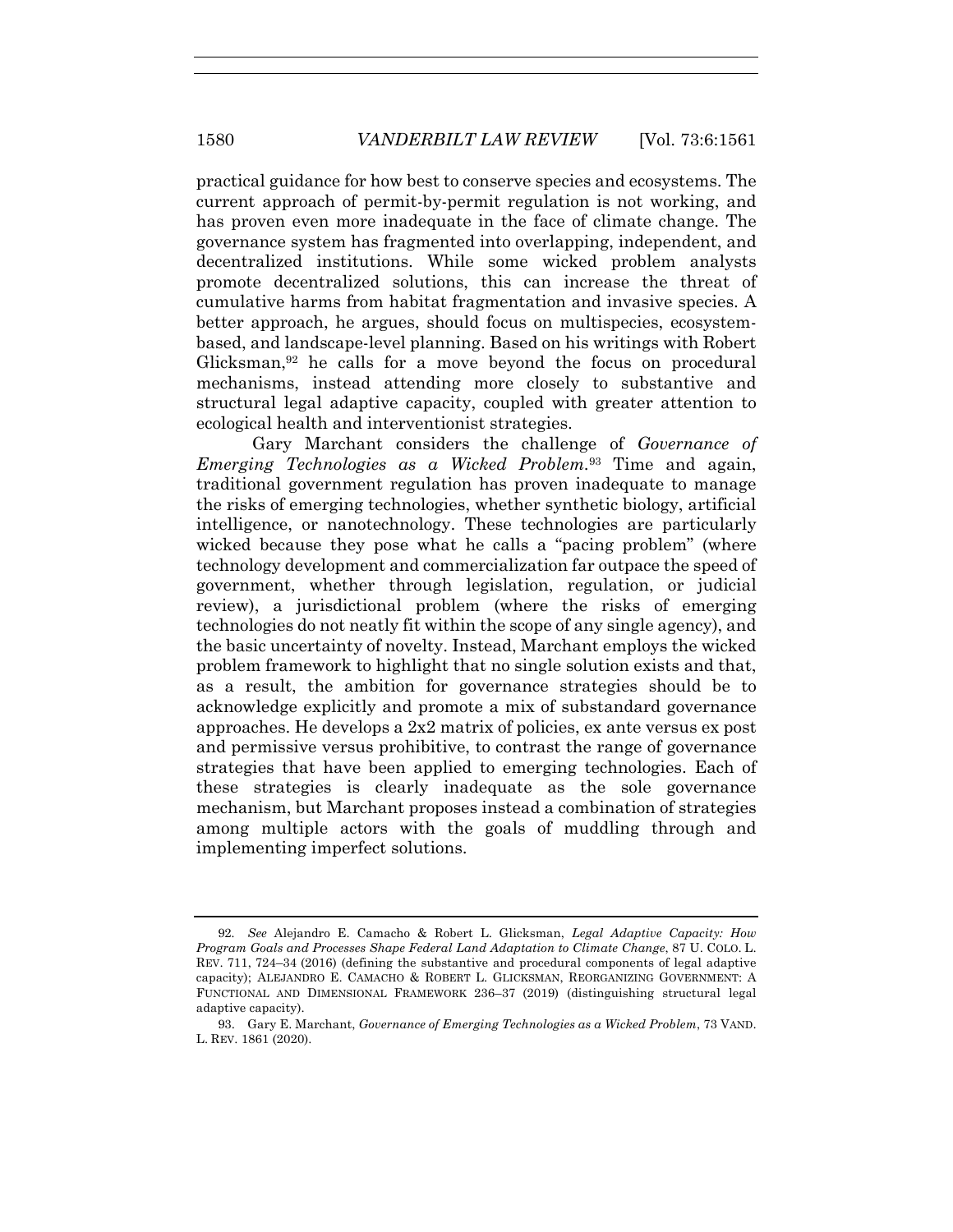In *Beyond Wickedness: Managing Complex Systems and Climate Change*, Jonathan Gilligan and Michael Vandenbergh focus the wicked problems lens on climate change,94 the same challenge Richard Lazarus addressed a decade earlier. They argue that the wicked problem framing creates more heat than light, with no positive guidance for how to solve wicked problems—"an inescapable Slough of Despond in which planners are doomed to failure no matter what they do." Indeed, they charge that wicked problems can serve a rhetorical purpose for interests seeking to block progress by encouraging a policy paralysis. They see climate deniers using just this tactic to drive delay. This is especially concerning because the temporal aspects of wicked problems transform them into super wicked problems, where inaction has its own costs. As a way out, they promote Lindblom's approach of "muddling through" incremental management of wicked problems that allows midcourse adjustments by learning through trial and error. This strategy accepts there is no single best policy and a "silver buckshot" approach makes more sense than holding out for a silver bullet. The governance strategy best suited is one of incremental measures from polycentric governance.

This strategy is reinforced in Christopher Serkin's examination of *The Wicked Problem of Zoning.*<sup>95</sup> Laying out the challenge of seventeen competing goals of zoning—from economic efficiency and distributional concerns to environmental protection, morality, and private rights—Serkin argues there can be no single answer to the problems created by contested land use. He describes the criticism over much of zoning policy as one of compromise and whittling away. Serkin, however, refutes this criticism as well as The List's contention that a solution must be a "one-shot operation." Because there is no holistic answer possible to zoning challenges, he champions incrementalism as an ideally paced approach that balances competing interests while respecting expectations and the resistance to fast change.

#### **CONCLUSION**

In the fifty years since the wicked problems concept first entered policy sciences theory and practice, it and The List have demonstrated remarkable staying power. Policy scholars have used them, revised them, extended them, and rejected them, and yet "wicked problems" remain firmly in the policy sciences lexicon and The List is repeated

<sup>94.</sup> Jonathan M. Gilligan & Michael P. Vandenbergh, *Beyond Wickedness: Managing Complex Systems and Climate Change*, 73 VAND. L. REV. 1777 (2020).

<sup>95.</sup> Christopher Serkin, *The Wicked Problem of Zoning*, 73 VAND. L. REV. 1879 (2020).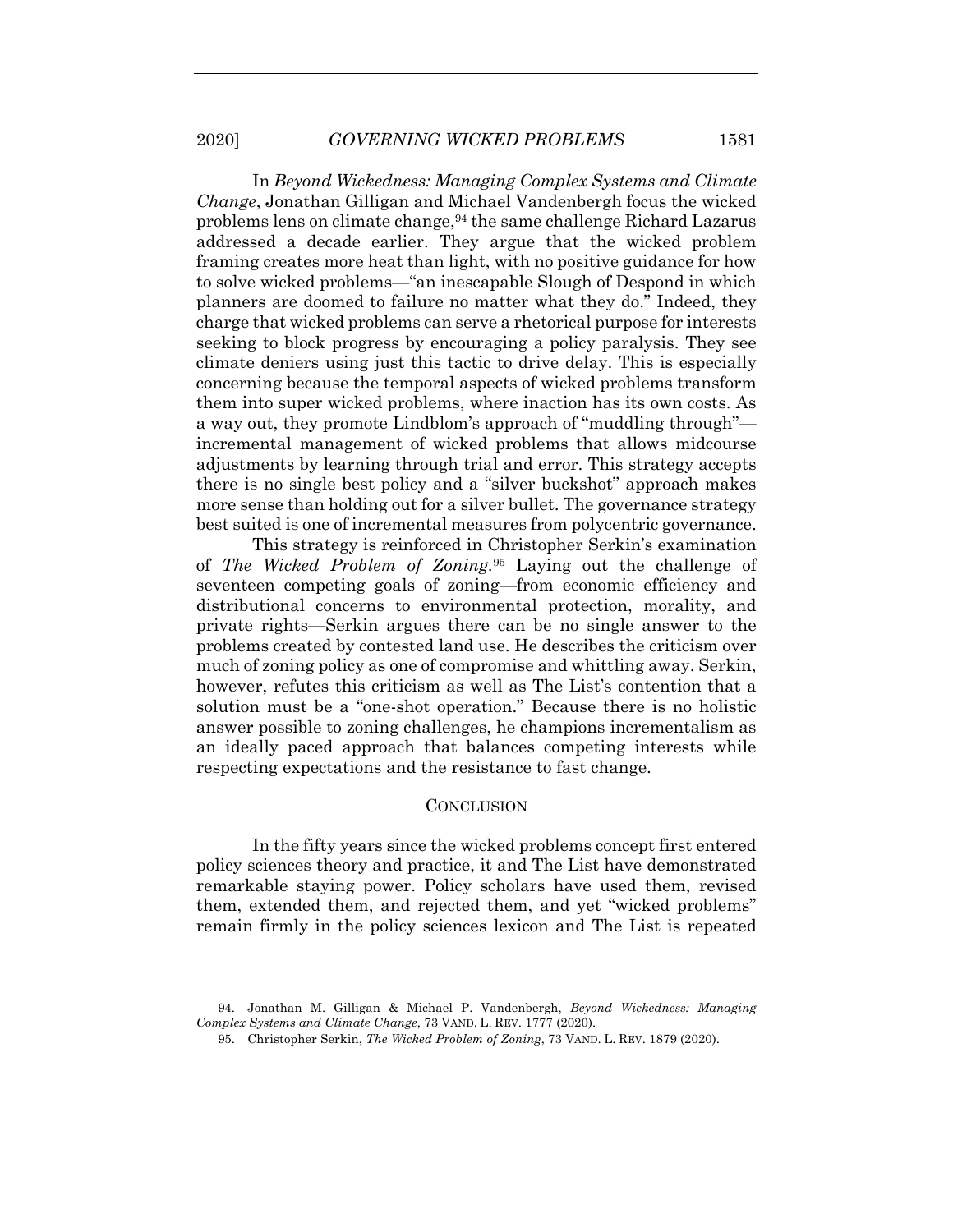over and over. Why is that? The articles from the *Vanderbilt Law Review* Symposium suggest two reasons.

First, it is fair to say that Rittel and Webber put the nail in the coffin of rationalist, science-based policy theory. Offering nothing in its place, however, their article has served as an invitation for others to do so and has become a reference starting point. The first group of Symposium articles summarized above is representative. Complexity science, resilience theory, new governance, causal loops, and panarchy theory offer new ways of thinking about governance in the "open systems" context Rittel and Webber identified as the root of the social challenges the nation faced in the 1970s. These new theories face a similar challenge, though. Even if there are no single solutions to wicked problems, it is still unclear how best to manage them. Real-life applications of these theories remain few and far between. Wicked problems are not going away, so we need to focus on how we would determine which of the new governance theories warrant implementation, or even can be implemented. The theory-to-practice gap remains large.

Similarly, as the second group of Symposium articles demonstrates, the wicked problems framing offers a way of unpacking and evaluating the practical challenges of policy design and implementation for problems like climate change, biodiversity loss, technology, and land use. Whether one is "all in" with using the wicked problems frame to guide policy implementation or considers it a distraction or worse, it remains a useful reference point. Explaining what is means to "muddle through," for example, is made easier by using the wicked problems framing, albeit rejecting the implications Rittel and Webber spelled out. Again, wicked problems are not going away; how to manage them remains open for debate.

In short, Rittel and Webber have enjoyed thousands of citations to their article, and are likely to receive thousands more, because the wicked problems concept and its attributes unpacked in The List capture the essence of the policy challenges of modern society. The wicked problem framing has served as a powerful platform for articulating new theories of governance and for describing and evaluating policy design and implementation in practice.

Perhaps the "wicked problem" label and The List are overused in this sense—referenced by scholars to position their theory or policy subject as having gravitas, but not fully explored. None of the articles in this Symposium could be accused of that lack of rigor. Rather, all of them demonstrate the value of engaging the wicked problems concept and The List more deeply, whether to leverage them or to argue their limits and flaws. This issue provides the most comprehensive legal